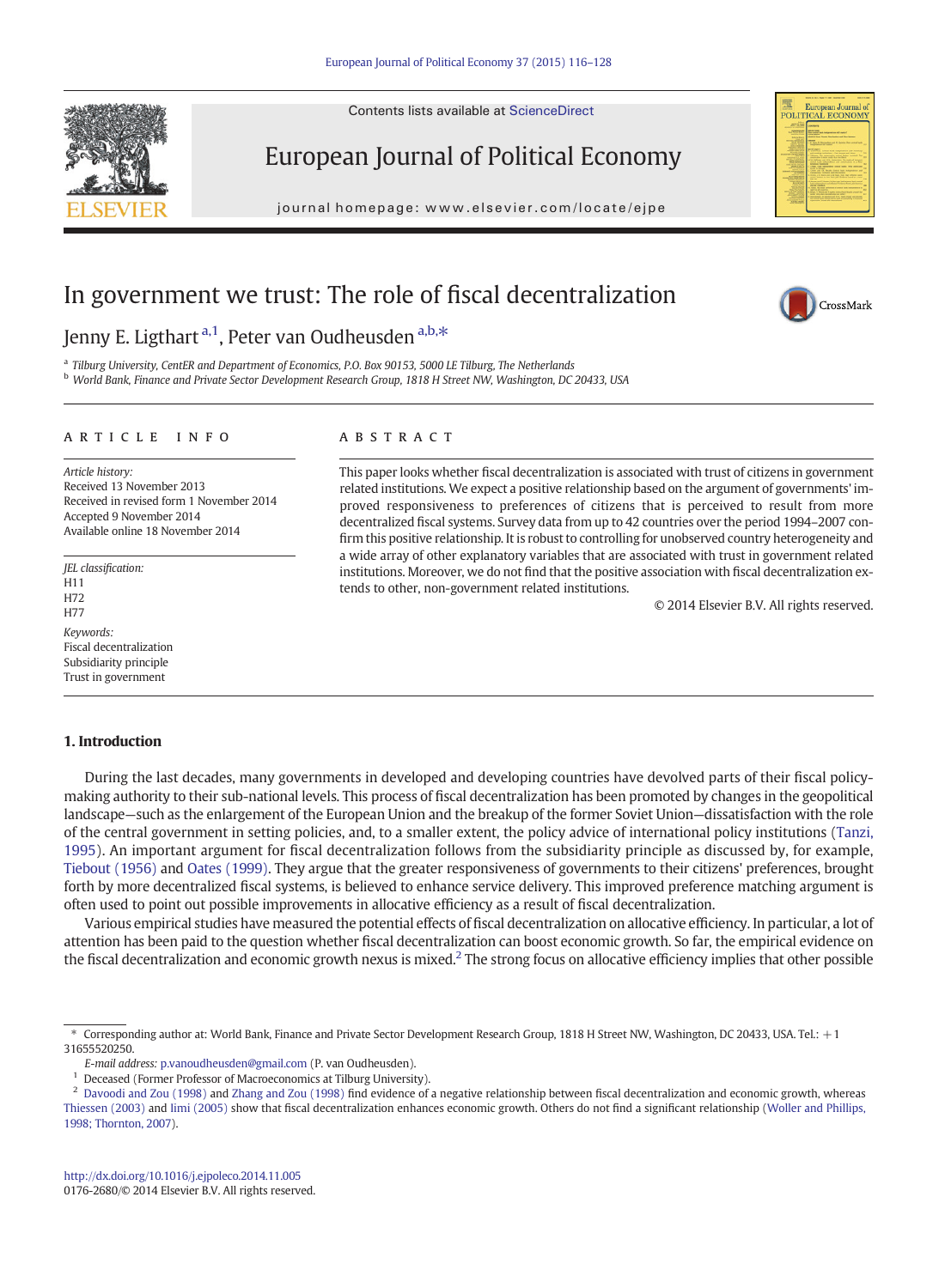favorable effects of fiscal decentralization, such as lower corruption or improved governance, have received less attention.<sup>3</sup> More importantly, other, more direct outcomes of fiscal decentralization, such as the effect on citizens' satisfaction with or trust in government related institutions—here defined as the 'judgment of the citizenry that the system and the political incumbents are responsive, and will do what is right even in the absence of constant scrutiny' [\(Miller and Listhaug, 1990, p. 358](#page-12-0))—have not received any attention at all. This paper looks at such an outcome and investigates the relationship between fiscal decentralization and trust in government related institutions. To our knowledge, we are the first to analyze this relationship in a systematic way.

Most importantly, the existence of a relationship provides evidence in favor of, or against in case of a negative one, the use of the preference matching argument in studies that look at the possible consequences of fiscal decentralization. There are, however, also other reasons to look at trust in government related institutions, henceforth also called trust in government. From an economic perspective, a high level of trust in government may indirectly contribute to improved economic performance. [Knack and Keefer \(1997\)](#page-11-0) show that a higher level of trust in government is associated with a higher level of social capital which in turn is found to be associated with a higher rate of economic growth.<sup>4</sup> From a political science perspective, trust in government is important for political leadership and governance. More specifically, a larger degree of trust in government makes it easier to commit resources that are needed for collective action or to obtain citizens' compliance with policy without coercion [\(Keele, 2007](#page-11-0)).

Using survey data covering up to 42 countries over the period 1994–2007, we find a positive relationship between fiscal decentralization and trust in government related institutions. Quantitatively, the relationship is only somewhat weaker than the strongest one we find, which is that with the respondent's view of the importance of politics in life, and compares well with more established relationships in the literature such as that between trust and income inequality. Moreover, we find evidence that is consistent with the causality running from fiscal decentralization to trust in government. The relationship is robust to controlling for additional explanatory variables, both at the individual and aggregate levels, and unobserved country heterogeneity.

Our analysis is related to studies analyzing the determinants of trust defined more generally, which can be either trust in persons or institutions.<sup>5</sup> [Brehm and Rahn \(1997\),](#page-11-0) [Alesina and La Ferrara \(2002\)](#page-11-0), [Keele \(2007\),](#page-11-0) [Gustavsson and Jordahl \(2008\)](#page-11-0), [Dincer \(2010\),](#page-11-0) and [Blanco \(2013\)](#page-11-0) study the determinants of trust using data for a single country. Except for [Gustavsson and Jordahl \(2008\)](#page-11-0) and [Blanco \(2013\)](#page-11-0), who use Swedish and Mexican data, respectively, all studies pertain to the United States. [Knack and Keefer \(1997\)](#page-11-0) and [Zak and Knack \(2001\)](#page-12-0) employ data for several countries to explain cross-country differences in trust.

Studies that explicitly look at the relationship between fiscal decentralization and trust are [Dincer \(2010\)](#page-11-0) and [de Mello \(2011\),](#page-11-0) where both authors look at trust in persons. Exploiting variation across states within the United States, [Dincer \(2010\)](#page-11-0) finds that trust in persons is higher in states where there are a larger number of local governments or where revenue and expenditure decentralization rates are higher. For Brazil and Indonesia, [de Mello \(2011\)](#page-11-0) uses decentralization reforms to show that fiscal decentralization is positively associated with provoice attitudes, which in turn are related to trust in persons. This approach identifies a specific transmission mechanism through which fiscal decentralization may promote social capital. Finally, [Kincaid and Cole \(2010\)](#page-11-0) document public attitudes and trust in various orders of government for the three North American federations Canada, Mexico, and the United States.

This paper is also somewhat related to papers studying aggregate determinants of individual outcomes.<sup>6</sup> Of these studies, the one that comes closest to ours is that of [Bjornskov et al. \(2008\)](#page-11-0) who analyze the relationship of fiscal decentralization with subjective well-being.

The remainder of this paper is organized as follows. Section 2 presents some theoretical considerations and discusses the data on trust in government related institutions and fiscal decentralization. [Section 3](#page-3-0) presents the results and addresses endogeneity concerns. [Section 4](#page-7-0) concludes the paper. The web appendix to the paper contains additional estimation and robustness results.

### 2. Trust in government and fiscal decentralization

This section sheds light on the relationship between fiscal decentralization and trust in government related institutions. We first present some theoretical considerations to support our hypothesis of a positive relationship. Subsequently, we provide a descriptive analysis of this relationship with the data we use in the formal analyses in [Section 3.](#page-3-0)

#### 2.1. Theoretical considerations

To our knowledge, there are no existing theories describing the relationship between fiscal decentralization and trust in government related institutions. In fact, the literature on the possible non-economic benefits of fiscal decentralization is sparse in general. However, the theories on the possible economic benefits of fiscal federalism provide a natural reference point in discussing the potential relationship between trust in government related institutions and fiscal decentralization. An important and fundamental argument in favor of fiscal decentralization is the subsidiarity principle as discussed by, for example, [Tiebout \(1956\)](#page-12-0) and [Oates \(1972,](#page-12-0) [1999\)](#page-12-0). They argue that governments that are closer to their citizens "will be more responsive to the particular preferences of their constituencies and will be able to find new and better ways to provide these services" ([Oates, 1999, p. 1120](#page-12-0)). We propose the hypothesis

<sup>&</sup>lt;sup>3</sup> Exceptions are for example [Treisman \(2000\),](#page-12-0) [Fisman and Gatti \(2002\),](#page-11-0) and [Oto-Peralías et al. \(2013\)](#page-12-0) who look at the relationship between fiscal decentralization and corruption, [Enikolopov and Zhuravskaya \(2007\),](#page-11-0) who study its relationship with governance and public goods provision, and [Baskaran \(2011\)](#page-11-0) who studies its relationship with the size of the public sector.

Not only [Knack and Keefer \(1997\)](#page-11-0), but also [Rodrik \(1999\)](#page-12-0) and [Zak and Knack \(2001\)](#page-12-0) find that economic growth is positively associated with social capital. [Peiró-](#page-12-0)[Palomino and Tortosa-Ausina \(2013\)](#page-12-0) look at this relationship in more detail, while [Dearmon and Grier \(2011\)](#page-11-0) look at the underlying mechanisms of this relationship.

 $5$  The definitions of trust in persons differ in the literature on trust but generally refer to citizens' confidence in each other as members of a community.

 $6$  See [Mishler and Rose \(2001\)](#page-12-0), [Tella et al. \(2003\)](#page-12-0), and [Bjornskov et al. \(2008\)](#page-11-0).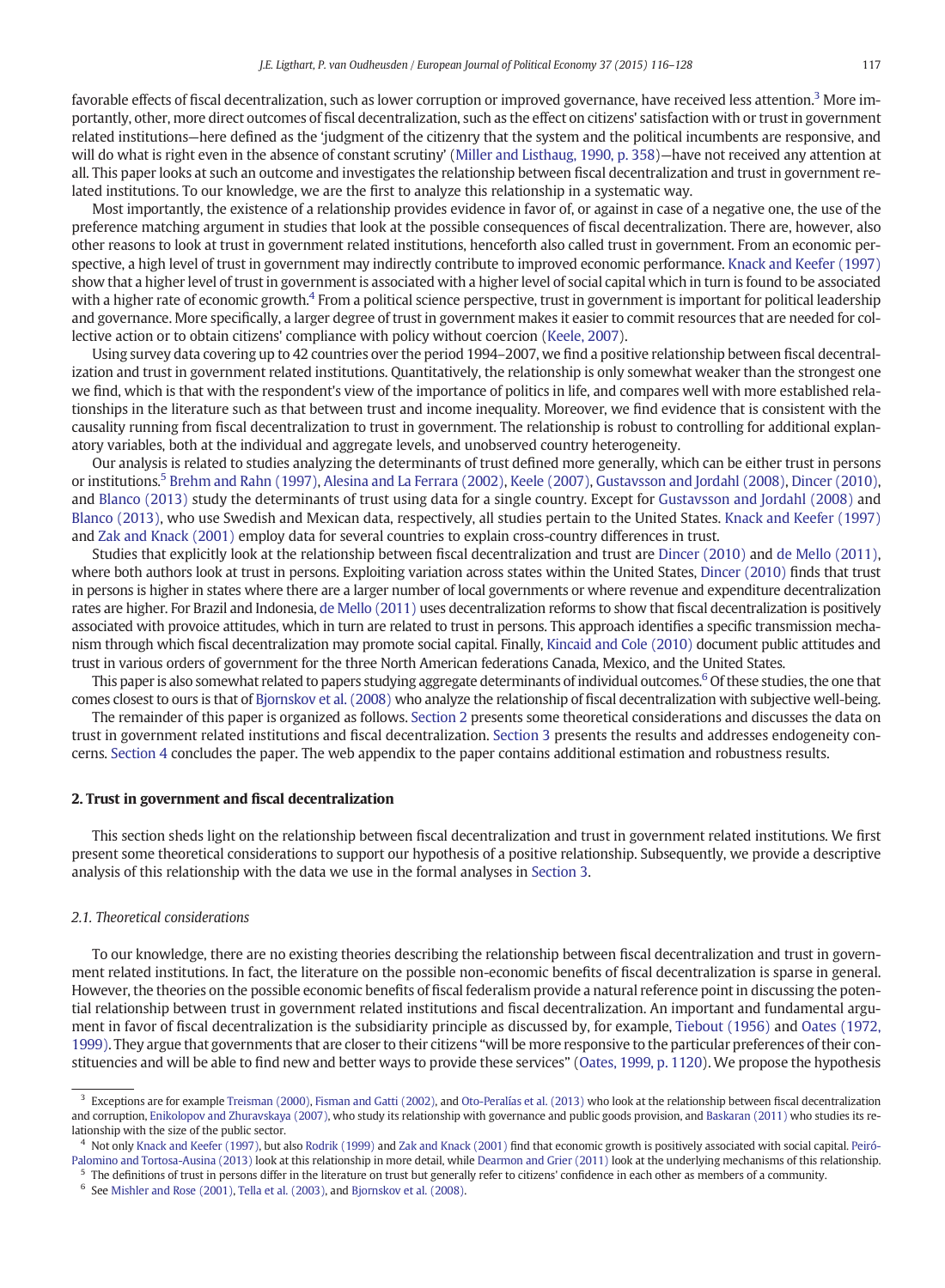that, regardless of any possible efficiency gains by improved service delivery, the improved responsiveness of governments to their citizens as a result of fiscal decentralization is associated with a higher trust of citizens in government related institutions.

#### Hypothesis. Fiscal decentralization is positively related to trust in government related institutions.

Of course, the motivation for the positive association of fiscal decentralization with trust in government is not limited to the improved preference matching argument that follows from the subsidiarity principle. [Oates \(1999, p. 1132\)](#page-12-0) argues, for example, that "in a setting of imperfect information with learning-by-doing, there are potential gains from experimentation with a variety of policies for addressing social and economic problems" and that the conditions to do so may be better when sub-national governments have a higher degree of fiscal policy-making authority. In other words, fiscal decentralization creates an environment that may foster more effective public policies that possibly influence citizens' trust in government related institutions. Moreover, the latter may also be influenced by the size of the public sector, which [Brennan and Buchanan \(1980\)](#page-11-0) argue is constrained by the jurisdictional competition that fiscal decentralization brings forth. On the other hand, [Qian and Roland \(1998\)](#page-12-0) point to the possibility of soft budget constraints at the local government level which may cause excessive debt accumulation and possibly undermine the trust that citizens have in the government.

These theories on the possible effects, either positive or negative, of fiscal decentralization do not cover the whole literature. We are convinced, however, that especially the preference matching argument that follows from the subsidiarity principle is relevant and important since it has been used as a basis for many analyses that study fiscal decentralization issues. For example, [Brueckner \(1999,](#page-11-0) [2006\)](#page-11-0) uses the preference matching argument in a theoretical framework to show the effect of fiscal decentralization on economic growth, and [Besley and Coate \(2003\)](#page-11-0) use it to study the political economy of spending decisions in the presence of spillovers on the local government level. Evidence of a positive relationship between fiscal decentralization and trust in government related institutions would be consistent with the subsidiarity principle and lend further support for its use in these kinds of analyses.

#### 2.2. Data on trust in government and fiscal decentralization

The measures of trust in government related institutions are obtained from the World Values Survey (WVS) of the World Values Survey Association. Our data are taken from three waves of interviews of this survey, which covers up to 42 countries over the period  $1994-2007$ .<sup>7</sup> More specifically, we use data from the 1994–1999, 1999–2004, and 2005–2007 wave. We use data over the period 1994–1998 for the 1994–1999 wave given that none of the interviews held in 1999 belong to that wave, so we have three nonoverlapping time periods; that is, 1994–1998, 1999–2004, and 2005–2007.

To capture trust in government, we study several government related institutions. This approach accommodates differences in the degree to which survey respondents may experience or have knowledge about these institutions. For instance, survey respondents may have a better grasp of the operations and performance of civil services rather than of the national government because they may have had direct dealings with civil servants in their town hall. In view of this approach, we employ four measures of trust in government, namely (i) confidence in national government, (ii) confidence in civil services, (iii) confidence in parliament, and (iv) confidence in political parties. We also look at institutions that, in our opinion, are not related to the government. Measures of trust in these other institutions are confidence in churches, confidence in the press, confidence in television, and confidence in armed forces.<sup>8</sup> They will serve as a counterfactual or control in the regression analyses. All measures are answers to the following question: 'I am going to name a number of organizations. For each one, could you tell me how much confidence you have in them?' Survey respondents had to indicate their level of confidence on the following scale: 'a great deal of confidence,' 'quite a lot of confidence,' 'not very much confidence,' or 'none at all.'

We follow [Alesina and La Ferrara \(2002\)](#page-11-0) in defining confidence in organizations as trust in institutions. Moreover, since our selected organizations have in common that they all cover a dimension of government, we define confidence in those organizations as measures of trust in government. A somewhat similar approach is taken by [Knack and Keefer \(1997\)](#page-11-0), who define confidence in government in a broad sense by taking an average of confidence in education, the legal system, the police, and the civil service rather than looking at these institutions individually. [Mishler and Rose \(2001\)](#page-12-0) define political trust by taking the average of trust in parliament, the prime minister or president, courts, police, political parties, and the military.<sup>9</sup> Compared to these studies, we employ more narrowly defined concepts of government and do not average over government related institutions.

In line with most of the fiscal federalism literature, we measure fiscal decentralization as the share of sub-national government expenditures in general government expenditures. The data are taken from the Government Finance Statistics (GFS) of the International Monetary Fund (IMF). Based on the IMF's GFS Manual [\(2001\)](#page-11-0), sub-national expenditures are defined as expenditures on both the state and local government levels, where the state level refers to the largest geopolitical entity within a country and the local level describes the smallest governmental units.10 General government expenditures encompass public expenditures on the central, state, and local government levels.<sup>11</sup>

 $^7$  The data set covers the years 1981–2008. The subsequent, latest wave of surveys that covers the years 2010–2014 becomes publicly available in the year 2014.  $8$  There are some discrepancies between the variable labels in the data set and the corresponding description in the code book of the WVS. For example, what we named 'confidence in national government' is labeled as 'confidence in the government' in the data, but the corresponding organization is described as 'the government (in your nation's capital)' in the WVS's code book. For 'confidence in churches', churches are replaced by religious leaders in non-Christian countries.

<sup>9</sup> [Brehm and Rahn \(1997\)](#page-11-0) and [Alesina and La Ferrara \(2002\)](#page-11-0) investigate confidence in the executive branch of the federal government.

<sup>&</sup>lt;sup>10</sup> Some countries (e.g., the United States and Spain) have more than one level of government between the central level and the local level. In such cases, the GFS Manual groups the intermediate levels of government together with the level they are most closely associated with.

 $11$  Some studies use the share of sub-national revenue in general government revenues as an alternative measure (i.e., [Enikolopov and Zhuravskaya, 2007\)](#page-11-0). Typically, the revenue-based and expenditure-based decentralization measures are highly correlated. In the web appendix to the paper, we perform a robustness check with the alternative, revenue-based measure.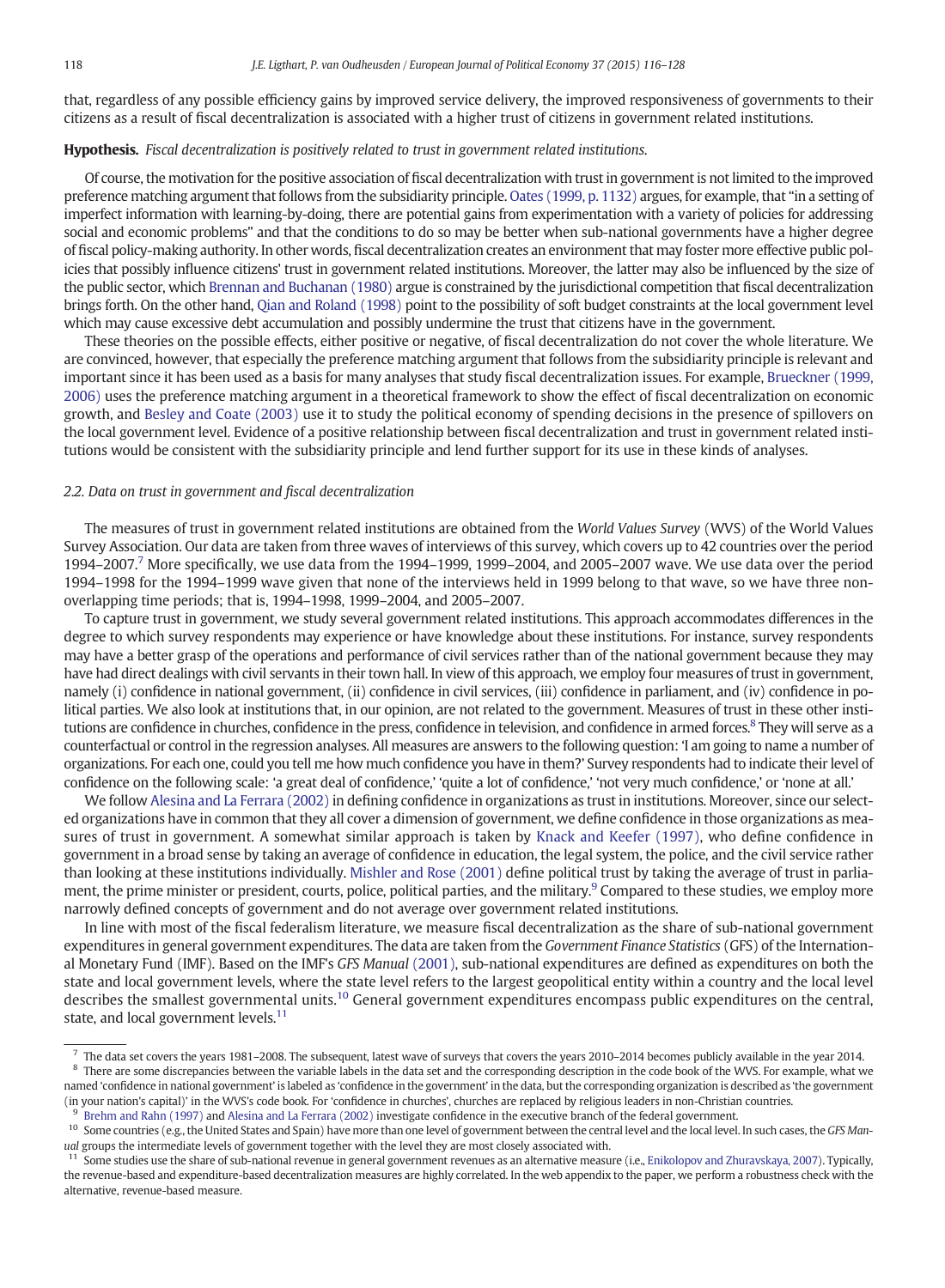<span id="page-3-0"></span>This measure of fiscal decentralization has been criticized by [Martinez-Vazquez and McNab \(2003\)](#page-12-0) for possibly not accurately representing the degree to which sub-national governments have policy autonomy. The [OECD \(1999\)](#page-12-0) and [Thornton \(2007\)](#page-12-0) deal with this criticism and have developed an alternative measure of fiscal decentralization that takes into account various categories of tax autonomy of sub-national governments. However, this measure is not available for the whole sample of countries that we consider, and, therefore, we resort to the standard indicator used in the literature for our analyses.<sup>12</sup> We average the fiscal decentralization data over the years corresponding to the three aforementioned time periods since fiscal decentralization data are not always available for the specific years in which the interviews took place. Average decentralization ratios during 1994–2007 vary between 0.01 for Mali and 0.65 for China.

[Fig. 1](#page-4-0) displays the unconditional relationships between measures of trust in institutions and fiscal decentralization. To facilitate a graphical presentation, we use an aggregate measure of trust in institutions, the so-called confidence share, which is defined as the percentage of survey respondents of a country in a given wave that indicated to have either 'a great deal of confidence' or 'quite a lot of confidence' (cf. [Knack and Keefer, 1997](#page-11-0)). Panels (a)–(c) of [Fig. 1](#page-4-0) show that confidence shares of government related institutions are positively associated with the degree of fiscal decentralization. The extent to which they do differs for each measure though. In contrast, panels (d)–(f) illustrate that for other non-government related institutions such a relationship does not hold, and a nonpositive one is more appropriate. The next section formally explores these relationships.

#### 3. Estimation results

Section 3.1 discusses the baseline estimation results. Possible endogeneity problems in the form of reverse causality or an omitted variable bias are discussed in [Sections 3.2 and 3.3](#page-5-0), respectively. The summary statistics of variables used in the analyses are presented in [Tables A.1 and A.2](#page-10-0) of the Appendix.

#### 3.1. Baseline estimation results

[Table 1](#page-5-0) presents the baseline estimation results using trust measures at the aggregate level. These measures are constructed by taking country-level averages of the individual-level trust data and are the same as those used in [Fig. 1](#page-4-0). More specifically, they capture the share of people in a country that indicate to have trust, which include the categories 'a great deal of confidence' and 'quite a lot of confidence', in institutions for each wave. In columns (1)–(8), we regress each of our trust measures on fiscal decentralization, where the first four columns present the institutions that are related to the government, and the last four columns present the other institutions. In the regressions, we include wave fixed effects as well to absorb any shocks common to the countries in the sample in a particular wave. With the exception of trust in national government, fiscal decentralization enters with a positive and statistically significant coefficient for the government related institutions. For the other institutions, the evidence suggests a non-positive relationship.

The relationships of interest become stronger when we control for the average amount of trust people have in other institutions— here an average of trust in churches, the press, television, and armed forces—in columns (9)–(16) of [Table 1](#page-5-0). This specification allows us to verify that fiscal decentralization is not picking up a general trust attitude toward institutions. The estimation results in the evennumbered columns of the bottom half of the table further indicate that the relationship remains valid when we average over all waves to mitigate a possible bias arising from measurement errors. Based on the estimation results of [Table 1](#page-5-0) and our sample variation, the quantitative relationship between fiscal decentralization and trust in government related institutions is as follows. On average, a one standard deviation change in fiscal decentralization is associated with a change of between one-fourth and one-third of a standard deviation in trust in government. $13$ 

Using individual-level data on trust in institutions, we exploit information not only about the respondents' gender, age, education, social class and income but also about their views on politics and trust in other persons. Columns (1)–(8) of [Table 2](#page-6-0) use an ordered response model to regress individual's trust in institutions on the aforementioned individual characteristics, our fiscal decentralization measure, and wave fixed effects; see [Section A.1](#page-10-0) of the Appendix for more details on the ordered response model used. In addition, the even-numbered columns correct for the average amount of trust people have in other institutions at the country level. To ensure that the disturbances are robust to dependency across individuals within a country and wave, we cluster the standard errors at the country-wave level (cf. Moulton,  $1990$ ).<sup>14</sup>

Trust in other persons enters with a positive and statistically significant coefficient which is in line with findings of [Knack and](#page-11-0) [Keefer \(1997\),](#page-11-0) [Brehm and Rahn \(1997\),](#page-11-0) and [Alesina and La Ferrara \(2002\).](#page-11-0) Gender and age hardly affect trust in government related

<sup>&</sup>lt;sup>12</sup> By using the autonomy measure suggested by [Thornton \(2007\)](#page-12-0) for a reduced sample of countries, we discuss how the use of an alternative measure of fiscal decentralization may affect its relationship with trust in government related institutions.

<sup>&</sup>lt;sup>13</sup> As mentioned in the previous section, the fiscal decentralization measure we use has been criticized for possibly not accurately representing the true policy making authority of local governments. In the web appendix to the paper, we perform a robustness check with the autonomy measure suggested by [Thornton \(2007\)](#page-12-0) for a reduced sample of countries. For this reduced sample of countries, we find the same qualitative relationship between trust in government related institutions and both the alternative and standard measures of fiscal decentralization. The coefficients of the alternative fiscal decentralization measure are statistically more significant but somewhat smaller in size than those of the standard measure. Compared to the baseline estimation results, however, the relationship is less pronounced. Hence, even though the evidence suggests that the standard measure is a good approximation for an alternative measure that better reflects the true policy making authority of local governments, it only applies to the reduced sample. Although it is possible, we cannot say with certainty that this also holds for the larger sample corresponding to the baseline estimation results.

 $14$  Given that we have a time dimension as well, clustering at the country level may deal with possible problems of autocorrelation (cf. [Bertrand et al., 2004\)](#page-11-0). Doing so would lead to loss of degrees of freedom which is already low and is only suggested as a solution when the sample is sufficiently large. In the web appendix to the paper, we run a robustness check on some of our results and cluster standard errors at the country level. The corresponding results do not change qualitatively.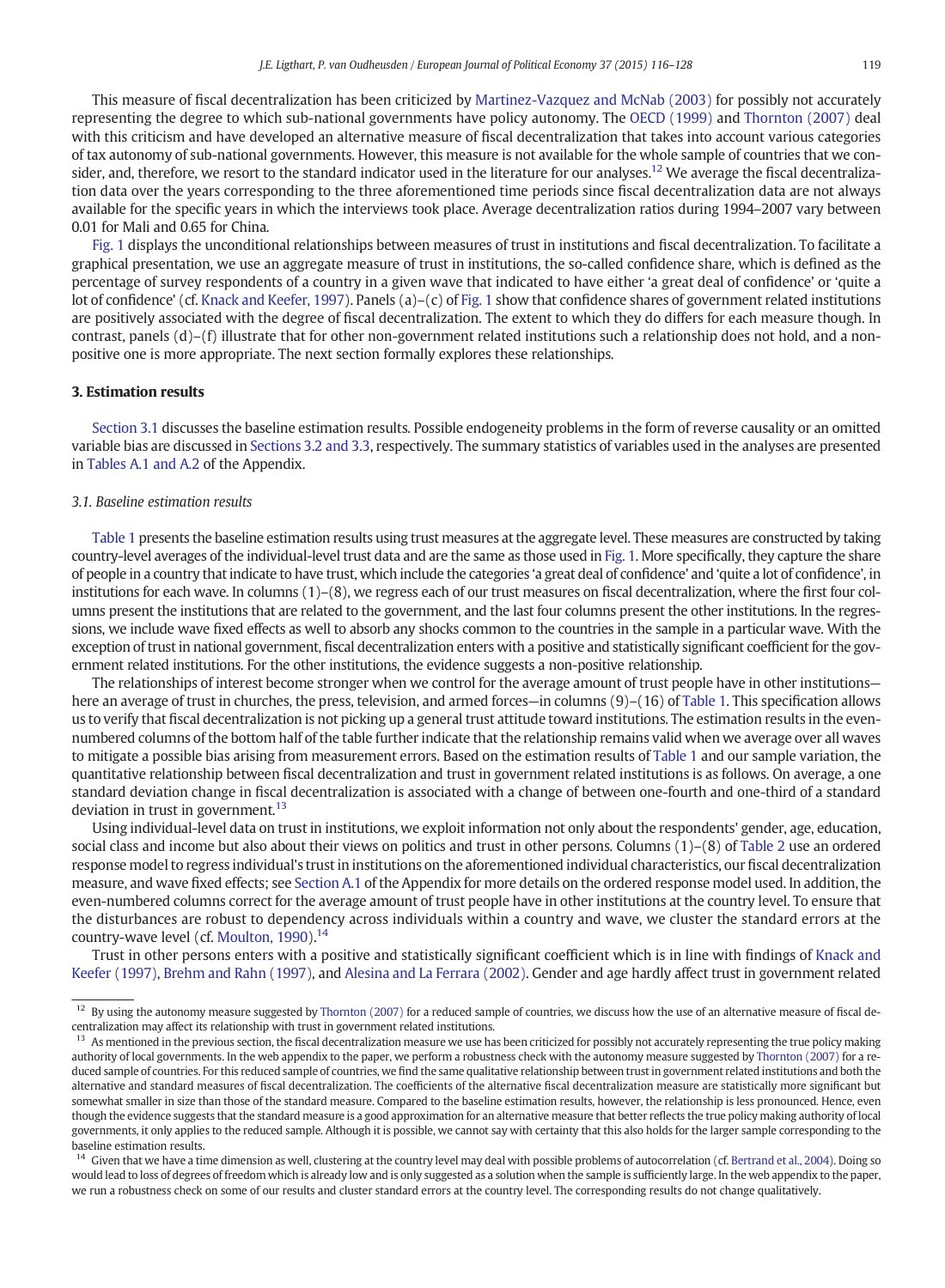<span id="page-4-0"></span>

Fig. 1. Confidence in institutions and fiscal decentralization. Notes: The horizontal axis measures the degree of fiscal decentralization and the vertical axis represents the confidence share, which is defined as the percentage of survey respondents of a country in a given wave that indicated to have either 'a great deal of confidence' or 'quite a lot of confidence' in the corresponding institution or organization.

institutions. This finding does not mean that they have no effect on trust in institutions at all. In fact, we do find evidence that trust in other institutions is affected by gender and age.<sup>15</sup> These contrasting findings are in line with the literature. For example, [Mishler and](#page-12-0) [Rose \(2001\)](#page-12-0) find that trust is affected by age but not gender, [Alesina and La Ferrara \(2002\)](#page-11-0) find that gender and age both affect trust, while [Gustavsson and Jordahl \(2008\)](#page-11-0) find that neither of them affects trust. Of the remaining individual explanatory variables, only education and the importance of politics in life are related to trust in institutions, and the relationship is stronger and more consistent for the latter than the former.

The coefficient of fiscal decentralization always enters positively and is only not statistically significant for trust in the national government. Moreover, when we control for trust in other institutions, the point estimates of the coefficients become larger. These find-ings are in line with the estimation results at the aggregate level as shown in [Table 1](#page-5-0). $^{16}$  Since we use an ordered logit model to estimate our regression, the marginal effects cannot easily be derived from the estimated coefficients and have to be calculated.

When looking at the estimation results of column (4) for example, the relationship between trust in institutions and the importance of politics in life is the strongest of all at the individual level and quantitatively is as follows. Compared to a person who does not find politics important at all, a person who finds it very important is 3.5 percentage points more likely to have a great deal of

<sup>&</sup>lt;sup>15</sup> See the web appendix to the paper for these results. We are confident that gender and age are exogenous so that we can speak of effects rather than relationships. <sup>16</sup> When using individual-level data, the number of countries drops from 42 to 36. In the web appendix to the paper, we run the regressions from [Table 1](#page-5-0) again with data from these 36 countries. The qualitative results are the same, and the point estimates of the fiscal decentralization coefficients are somewhat higher.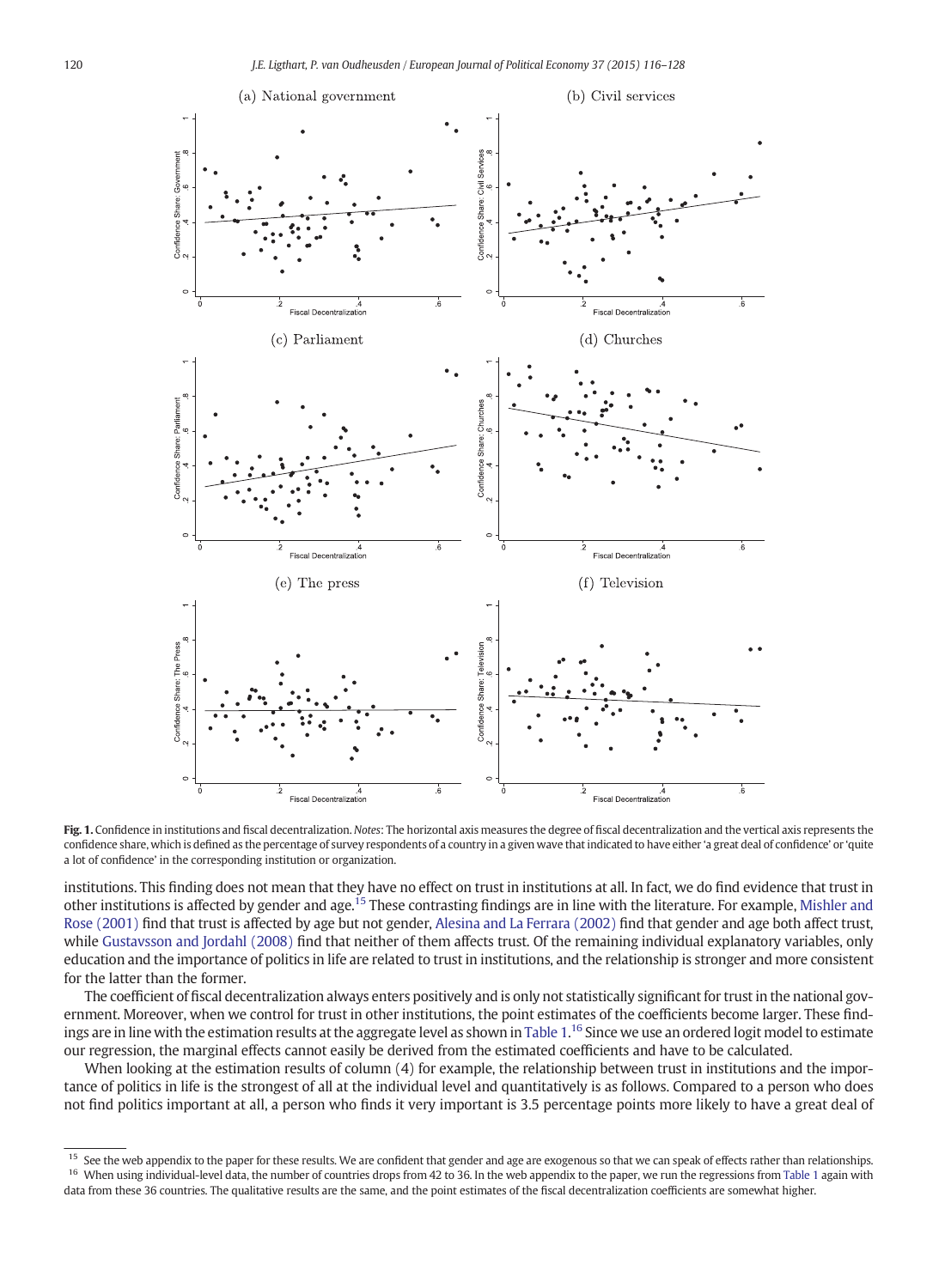<span id="page-5-0"></span>Trust in government and fiscal decentralization. Aggregate level.

|                             | (1)                          | (2)            | (3)                     | (4)                | (5)                 | (6)          | (7)                        | (8)            |
|-----------------------------|------------------------------|----------------|-------------------------|--------------------|---------------------|--------------|----------------------------|----------------|
|                             | Dependent variables          |                |                         |                    |                     |              |                            |                |
|                             | Trust in national            | Trust in civil | Trust in                | Trust in political | Trust in            | Trust in the | Trust in                   | Trust in       |
|                             | government                   | services       | parliament              | parties            | churches            | press        | television                 | armed forces   |
| Fiscal decentralization     | 0.080                        | $0.331**$      | $0.332**$               | $0.244**$          | $-0.414***$         | $-0.088$     | $-0.169$                   | $0.064*$       |
|                             | (0.151)                      | (0.134)        | (0.147)                 | (0.109)            | (0.147)             | (0.115)      | (0.129)                    | (0.150)        |
| Constant                    | $0.413***$                   | $0.334***$     | $0.278***$              | $0.153***$         | $0.715***$          | $0.414***$   | $0.511***$                 | $0.566***$     |
|                             | (0.049)                      | (0.044)        | (0.048)                 | (0.036)            | (0.048)             | (0.038)      | (0.042)                    | (0.049)        |
| Fixed effects: wave         | Yes                          | Yes            | Yes                     | Yes                | Yes                 | Yes          | Yes                        | Yes            |
| Observations                | 67                           | 67             | 67                      | 67                 | 67                  | 67           | 67                         | 67             |
| $R^2$                       | 0.006                        | 0.094          | 0.076                   | 0.078              | 0.183               | 0.023        | 0.042                      | 0.053          |
|                             | (9)                          | (10)           | (11)                    | (12)               | (13)                | (14)         | (15)                       | (16)           |
|                             | Dependent variables          |                |                         |                    |                     |              |                            |                |
|                             | Trust in national government |                | Trust in civil services |                    | Trust in parliament |              | Trust in political parties |                |
| Fiscal decentralization     | 0.212                        | 0.190          | $0.458***$              | $0.380***$         | $0.445***$          | $0.369**$    | $0.345***$                 | $0.383***$     |
|                             | (0.129)                      | (0.160)        | (0.111)                 | (0.125)            | (0.132)             | (0.165)      | (0.091)                    | (0.123)        |
| Trust in other institutions | $0.868***$                   | $0.888***$     | $0.838***$              | $0.765***$         | $0.742***$          | $0.723***$   | $0.663***$                 | $0.687***$     |
|                             | (0.166)                      | (0.215)        | (0.143)                 | (0.169)            | (0.170)             | (0.223)      | (0.117)                    | (0.167)        |
| Constant                    | $-0.066$                     | $-0.072$       | $-0.128$                | $-0.059$           | $-0.132$            | $-0.099$     | $-0.213***$                | $-0.225**$     |
|                             | (0.100)                      | (0.126)        | (0.086)                 | (0.099)            | (0.103)             | (0.131)      | (0.071)                    | (0.098)        |
| Fixed effects: wave         | Yes                          | No             | Yes                     | No                 | Yes                 | No           | Yes                        | N <sub>0</sub> |
| Observations                | 67                           | 42             | 67                      | 42                 | 67                  | 42           | 67                         | 42             |
| $R^2$                       | 0.311                        | 0.309          | 0.418                   | 0.406              | 0.294               | 0.262        | 0.392                      | 0.378          |

Notes: OLS estimations. Coefficient is statistically different from 0 at the \*\*\* .01, \*\* .05, and \* .10 levels. Standard errors are in parentheses. The number of countries is 42. The web appendix to the paper repeats these analyses with a revenue-based measure of fiscal decentralization. The quantitative results are the same, but the strength of the relationship is somewhat lower. It also repeats the analyses with the two samples that experience a reduction in the number of countries as a result of either the use of individual-level data or the lag of fiscal decentralization as an instrumental variable. Finally, we also look at the consequences of using alternative measures of fiscal decentralization that may better reflect the true policy making authority of local governments.

confidence, and 11.5 percentage points more likely to have quite a lot of confidence, in civil services. When looking at trust in other persons, here measured as a respondent indicating that'most people can be trusted', these numbers are around 2.5 and 7, respectively. In terms of our sample variation, a one standard deviation increase in fiscal decentralization is associated with almost a 1.5 percentage point higher probability to have quite a lot of confidence, and more than a 4 percentage point higher probability to have a great deal of confidence, in civil services. The strength of this relationship indicates that, at least compared to the strongest relationship we find at the individual level, the role of fiscal decentralization is certainly not negligible.

#### 3.2. Endogeneity concerns: reverse causality

In absence of any randomized elements of fiscal decentralization, it is hard to establish clear causality of the relationship between fiscal decentralization and trust in government related institutions. It is possible that the amount of trust citizens have in their government influence the political process and in turn the degree of fiscal decentralization. The absence of a theoretical framework, either formal or informal, makes it impossible to identify the exact channels through which this causality should run though. We use standard approaches in the literature, such as the use of instrumental variables, to address this issue.

Columns (1)–(8) of [Table 3](#page-7-0) use two-stage least squares (2SLS) to regress trust in government related institutions on fiscal decentralization and wave fixed effects, where we use the lag of fiscal decentralization itself as an instrumental variable. More specifically, we measure the lag of fiscal decentralization as the average degree of fiscal decentralization in the three years preceding the wave in which the interviews took place. We repeat the analysis in columns (9)–(16) and add trust in other institutions as an additional control. In the even-numbered columns, we aggregate over waves to mitigate the possible bias resulting from measurement errors.

Apart from the fiscal decentralization coefficient in columns (7) and (8), where we look at trust in political parties, the estimation results are in line with our previous findings. The first-stage F-statistic is always larger than 10 and thus satisfies the criteria by [Stock](#page-12-0) [et al. \(2002\),](#page-12-0) which means that our instrumental variables are at least sufficiently correlated with fiscal decentralization.<sup>17</sup> The Wu–Hausman statistic indicates that we cannot reject the hypothesis of fiscal decentralization being exogenous.

There exists no straightforward procedure yet to use instrumental variables in an ordered response model. However, we can repeat the analysis of [Table 2](#page-6-0) and follow the approach suggested by [Tella et al. \(2003\)](#page-12-0) to deal with possible reverse causality. They

<sup>&</sup>lt;sup>17</sup> These results should be interpreted with caution since we only have one instrumental variable and our model is just identified. Hence, we cannot test whether our instrument is uncorrelated with the error term. In the web appendix to the paper, we take an alternative approach where we use less strong instrumental variables but are able to test for their correlation with the error term. Also here we find that the relationship between fiscal decentralization remains valid when using an instrumental variable approach.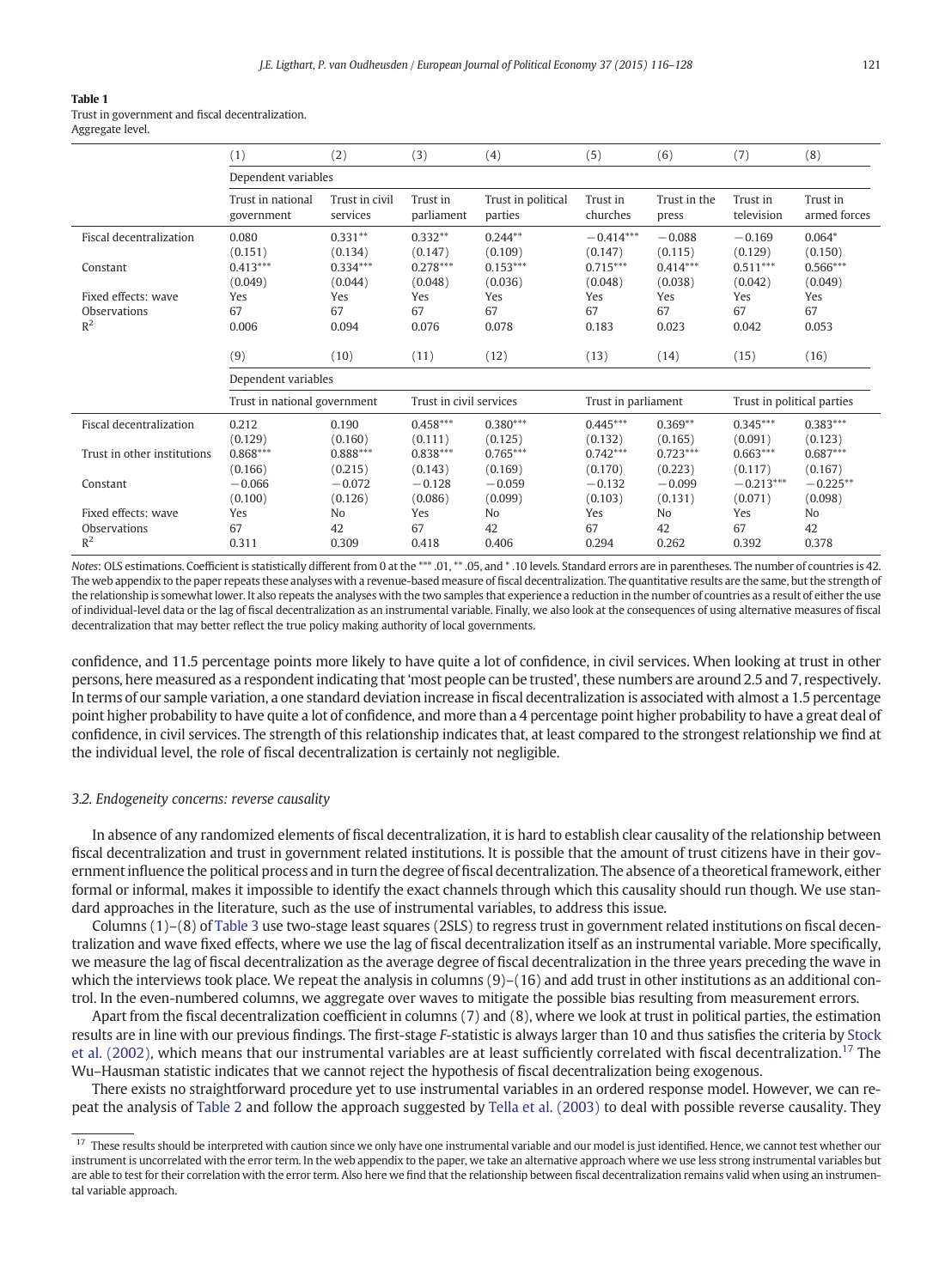<span id="page-6-0"></span>Trust in government and fiscal decentralization. Individual level.

|                                | (1)                             | (2)                            | (3)                            | (4)                            | (5)                            | (6)                            | (7)                            | (8)                            |
|--------------------------------|---------------------------------|--------------------------------|--------------------------------|--------------------------------|--------------------------------|--------------------------------|--------------------------------|--------------------------------|
|                                | Dependent variables             |                                |                                |                                |                                |                                |                                |                                |
|                                | Trust in national<br>government |                                | Trust in civil services        |                                | Trust in parliament            |                                | Trust in political parties     |                                |
| Fiscal decentralization        | 0.143                           | 0.561                          | $1.297***$                     | $1.742***$                     | $1.276***$                     | $1.668***$                     | $1.277**$                      | $1.581***$                     |
| Trust in other institutions    | (0.63)                          | (0.53)<br>$3.305***$<br>(0.60) | (0.49)                         | (0.34)<br>$3.434***$<br>(0.64) | (0.65)                         | (0.59)<br>$2.946***$<br>(0.63) | (0.59)                         | (0.56)<br>$2.283***$<br>(0.57) |
| Trust in other persons         | $0.340***$                      | $0.370***$                     | $0.387***$                     | $0.421***$                     | $0.415***$                     | $0.441***$                     | $0.340***$                     | $0.361***$                     |
| Male                           | (0.07)<br>0.009                 | (0.05)<br>0.005                | (0.06)<br>$-0.042*$            | (0.05)<br>$-0.046**$           | (0.07)<br>0.042                | (0.06)<br>0.037                | (0.06)<br>$-0.025$             | (0.05)<br>$-0.029$             |
|                                | (0.03)                          | (0.02)                         | (0.02)                         | (0.02)                         | (0.03)                         | (0.03)                         | (0.02)                         | (0.02)                         |
| Age 15-24                      | 0.047                           | 0.003                          | $-0.055$                       | $-0.104*$                      | 0.102                          | 0.065                          | $0.129**$                      | $0.100*$                       |
| Age 25-34                      | (0.09)<br>0.040                 | (0.08)<br>0.010                | (0.06)<br>$-0.073*$            | (0.06)<br>$-0.107***$          | (0.08)<br>0.041                | (0.08)<br>0.015                | (0.06)<br>0.064                | (0.06)<br>0.044                |
|                                | (0.06)                          | (0.05)                         | (0.04)                         | (0.04)                         | (0.06)                         | (0.06)                         | (0.05)                         | (0.04)                         |
| Education: lower               | $0.283***$                      | $0.236***$                     | 0.117                          | 0.068                          | 0.170                          | 0.128                          | $0.231***$                     | $0.200**$                      |
|                                | (0.10)                          | (0.10)                         | (0.10)                         | (0.09)                         | (0.11)                         | (0.11)                         | (0.09)                         | (0.09)                         |
| Education: middle              | $0.154***$                      | 0.069                          | $0.083*$                       | $-0.006$                       | $0.112*$                       | 0.038                          | $0.153***$                     | $0.094**$                      |
| Politics is very important     | (0.06)<br>$0.791***$            | (0.05)<br>$0.756***$           | (0.05)<br>$0.693***$           | (0.05)<br>$0.664***$           | (0.06)<br>$1.044***$           | (0.05)<br>$1.022***$           | (0.05)<br>$1.545***$           | (0.04)<br>$1.532***$           |
|                                | (0.08)                          | (0.07)                         | (0.09)                         | (0.07)                         | (0.09)                         | (0.08)                         | (0.10)                         | (0.10)                         |
| Politics is rather important   | $0.642***$                      | $0.627***$                     | $0.590***$                     | $0.576***$                     | $0.856***$                     | $0.847***$                     | $1.196***$                     | $1.192***$                     |
| Politics is not very important | (0.06)<br>$0.344***$<br>(0.06)  | (0.06)<br>$0.351***$<br>(0.07) | (0.07)<br>$0.325***$<br>(0.07) | (0.06)<br>$0.335***$<br>(0.07) | (0.06)<br>$0.472***$<br>(0.07) | (0.07)<br>$0.481***$<br>(0.08) | (0.06)<br>$0.648***$<br>(0.07) | (0.07)<br>$0.656***$<br>(0.08) |
| Fixed effects: wave            | Yes                             | Yes                            | <b>Yes</b>                     | Yes                            | Yes                            | Yes                            | Yes                            | Yes                            |
| Observations                   | 62,765                          | 62,765                         | 62,765                         | 62,765                         | 62,765                         | 62,765                         | 62,765                         | 62,765                         |
| McFadden's pseudo $R^2$        | 0.0130                          | 0.0271                         | 0.0183                         | 0.0339                         | 0.0270                         | 0.0383                         | 0.0397                         | 0.0468                         |

Notes: Ordered logit estimations. Coefficient is statistically different from 0 at the \*\*\* .01, \*\* .05, and \* .10 levels. Robust standard errors are clustered at the country-wave level and are in parentheses. The number of countries is 36. Additional explanatory variables at the individual level are self-reported social class and country-specific income deciles and are not shown. Base categories are female, age 35–44, higher education, income level 10, social class is lower, and politics is not at all important. The web appendix to the paper repeats the analyses with trust in non-government related institutions as dependent variables.

suggest to use the lag of the variable of interest instead of the contemporaneous measure. The estimation results of this approach are listed in [Table 4](#page-8-0), where the lag of fiscal decentralization is defined as above. The qualitative results remain exactly the same for all government related institutions, even though the number of countries is reduced by 11 due to the use of lags. The evidence in both [Tables 3 and 4](#page-7-0) supports, though are not definite proof of, the causality running from fiscal decentralization to trust in government.

#### 3.3. Endogeneity concerns: omitted variable bias

The correction for a possible omitted variable bias is made by including country fixed effects in our regressions. Hereby, we only take countries in consideration for which we have more than a single observation of fiscal decentralization at the aggregate level.<sup>18</sup> This procedure reduces the number of countries to 20, but that by itself does not change the relationship between fiscal decentralization and trust in government; see the odd-numbered columns in [Table 5.](#page-9-0) In fact, we find a slightly stronger relationship where, in terms of our sample variation, a one standard increase in fiscal decentralization is now associated with a 5.5, rather than 4, percentage point higher probability of having a great deal of confidence in civil services; based on column (3).

Controlling for unobserved country heterogeneity, that is the inclusion of country fixed effects in the even-numbered columns of [Table 5](#page-9-0), reduces the statistical significance of the previous found relationships somewhat. For trust in parliament, the fiscal decentralization coefficient is no longer significant, though, on the other hand, it now is so for trust in national government. A possible explanation for the lower statistical significance is the limited variation of fiscal decentralization over time. For example, the standard deviation based on the variation across countries is 0.14, while that based on the time variation within countries is only around 0.03. Overall, the positive relationship between fiscal decentralization remains valid after controlling for a possible omitted bias. Some caution is necessary though given the reduction in statistical significance.

We consider other explanatory variables that may be related to trust in government as well. Besides the degree of fiscal decentralization of the government, we now also control for the quality and size of the government. Government quality is measured by a government effectiveness indicator, which is taken from the World Bank's Worldwide Governance Indicators. This indicator captures the quality of public services, the capacity of the civil service and its independence from political pressure, and the quality of policy formulation. Government size is measured by the share of general government final consumption expenditures in Gross Domestic

<sup>&</sup>lt;sup>18</sup> Not excluding countries for which we only have a single observation of fiscal decentralization leads to too large degrees of freedom and underestimation of the standard errors' sizes. In the web appendix to the paper, we run a robustness check where we look at the omitted variable bias using solely data at the aggregate level.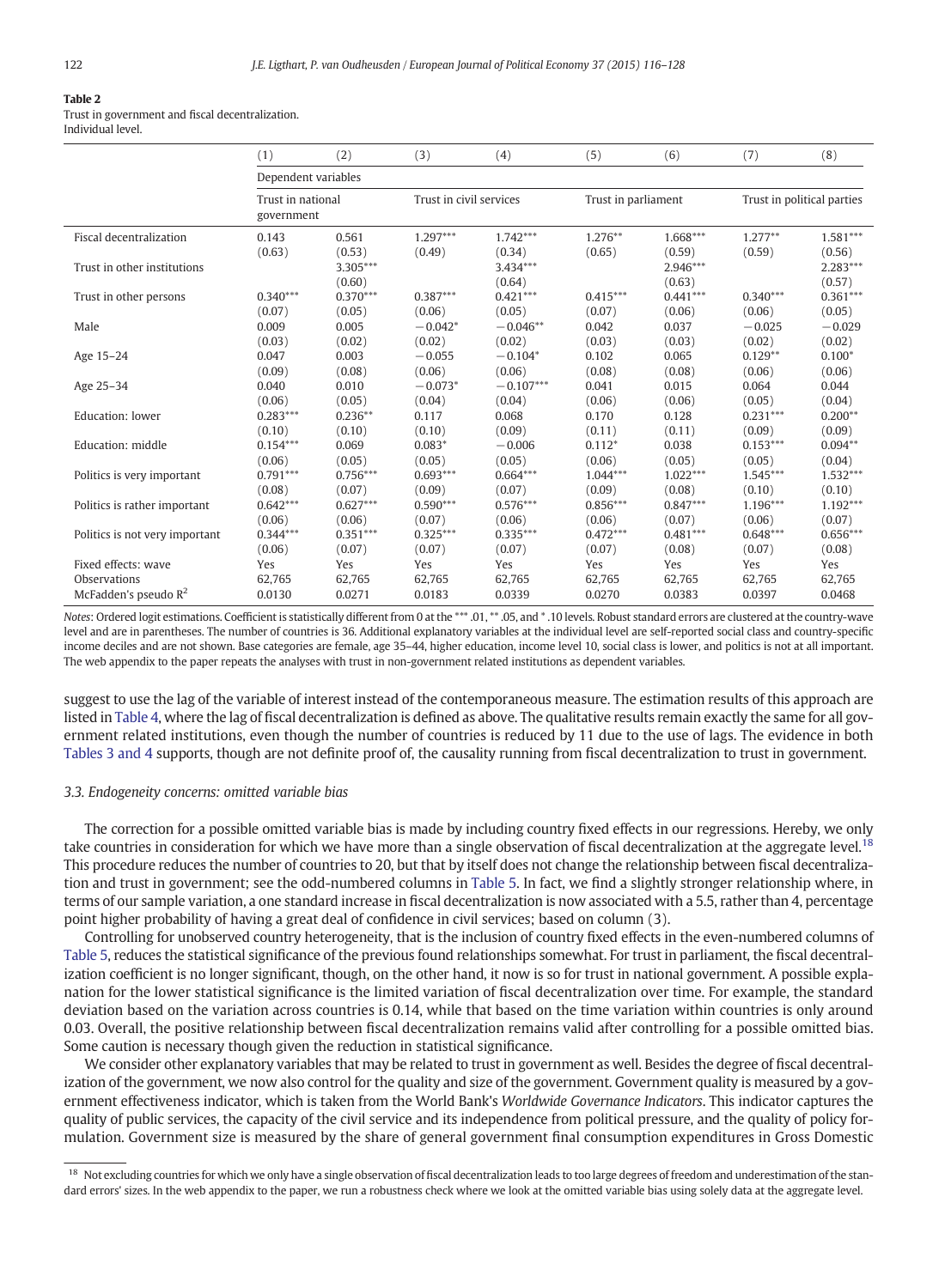<span id="page-7-0"></span>Trust in government and fiscal decentralization: Reverse causality. Aggregate level.

|                                     | (1)                          | (2)                   | (3)                     | (4)                   | (5)                   | (6)                   | (7)                        | (8)                   |
|-------------------------------------|------------------------------|-----------------------|-------------------------|-----------------------|-----------------------|-----------------------|----------------------------|-----------------------|
|                                     | Dependent variables          |                       |                         |                       |                       |                       |                            |                       |
|                                     | Trust in national government |                       | Trust in civil services |                       | Trust in parliament   |                       | Trust in political parties |                       |
| Fiscal decentralization             | 0.186                        | 0.186                 | $0.481***$              | $0.371*$              | $0.417**$             | $0.368*$              | 0.151                      | 0.168                 |
| Constant                            | (0.171)<br>$0.358***$        | (0.193)<br>$0.334***$ | (0.175)<br>$0.281***$   | (0.218)<br>$0.309***$ | (0.168)<br>$0.236***$ | (0.196)<br>$0.235***$ | (0.102)<br>$0.164***$      | (0.120)<br>$0.152***$ |
|                                     | (0.056)                      | (0.059)               | (0.057)                 | (0.066)               | (0.055)               | (0.059)               | (0.033)                    | (0.036)               |
| Fixed effects: wave                 | Yes                          | N <sub>o</sub>        | Yes                     | N <sub>o</sub>        | Yes                   | N <sub>o</sub>        | Yes                        | N <sub>o</sub>        |
| <b>Observations</b>                 | 50                           | 29                    | 50                      | 29                    | 50                    | 29                    | 50                         | 29                    |
| $R^2$<br>First-stage F              | 0.043<br>365.187             | 0.024<br>245.808      | 0.152<br>365.187        | 0.062<br>245.808      | 0.147<br>365.187      | 0.107<br>245.808      | 0.080<br>365.187           | 0.069<br>245.808      |
| p-Value                             | 0.000                        | 0.000                 | 0.000                   | 0.000                 | 0.000                 | 0.000                 | 0.000                      | 0.000                 |
| Wu-Hausman F                        | 0.042                        | 0.193                 | 0.053                   | 1.104                 | 0.445                 | 0.109                 | 1.192                      | 0.001                 |
| p-Value                             | 0.838                        | 0.664                 | 0.819                   | 0.303                 | 0.508                 | 0.743                 | 0.281                      | 0.973                 |
|                                     | (9)                          | (10)                  | (11)                    | (12)                  | (13)                  | (14)                  | (15)                       | (16)                  |
|                                     | Dependent variables          |                       |                         |                       |                       |                       |                            |                       |
|                                     | Trust in national government |                       | Trust in civil services |                       | Trust in parliament   |                       | Trust in political parties |                       |
|                                     |                              |                       |                         |                       |                       |                       |                            |                       |
| <b>Fiscal decentralization</b>      | $0.303**$<br>(0.149)         | 0.276<br>(0.172)      | $0.600***$              | $0.460**$             | $0.509***$<br>(0.156) | $0.429**$             | $0.225***$                 | $0.219**$             |
| Trust in other institutions         | $0.692***$                   | $0.584***$            | (0.153)<br>$0.708***$   | (0.201)<br>$0.580***$ | $0.548***$            | (0.190)<br>$0.390*$   | (0.086)<br>$0.439***$      | (0.109)<br>$0.333***$ |
|                                     | (0.163)                      | (0.191)               | (0.168)                 | (0.223)               | (0.171)               | (0.210)               | (0.094)                    | (0.120)               |
| Constant                            | $-0.021$                     | 0.018                 | $-0.107$                | $-0.004$              | $-0.064$              | 0.024                 | $-0.077$                   | $-0.028$              |
|                                     | (0.102)                      | (0.117)               | (0.104)                 | (0.137)               | (0.106)               | (0.129)               | (0.058)                    | (0.074)               |
| Fixed effects: wave<br>Observations | Yes<br>50                    | No<br>29              | Yes<br>50               | N <sub>o</sub><br>29  | Yes<br>50             | N <sub>o</sub><br>29  | Yes<br>50                  | No<br>29              |
| R <sup>2</sup>                      | 0.297                        | 0.261                 | 0.373                   | 0.233                 | 0.297                 | 0.200                 | 0.367                      | 0.265                 |
| First-stage F                       | 344.062                      | 230.094               | 344.062                 | 230.094               | 344.062               | 230.094               | 344.062                    | 230.094               |
| <i>p</i> -Value                     | 0.000                        | 0.000                 | 0.000                   | 0.000                 | 0.000                 | 0.000                 | 0.000                      | 0.000                 |
| Wu-Hausman F                        | 0.007                        | 0.097                 | 0.175                   | 0.967                 | 0.369                 | 0.054                 | 1.276                      | 0.017                 |
| p-Value                             | 0.935                        | 0.758                 | 0.678                   | 0.335                 | 0.547                 | 0.818                 | 0.265                      | 0.898                 |

Notes: 2SLS estimations. Coefficient is statistically different from 0 at the \*\*\* .01, \*\* .05, and \* .10 levels. Standard errors are in parentheses. The number of countries is 29. In the even-numbered columns, we aggregate over waves to mitigate the possible bias arising from measurement errors.

Product (GDP), which is obtained from the World Bank's World Development Indicators. Finally, we control for income inequality measured by the Gini index taken from the World Income Inequality Database of the World Institute for Development Economics Research.

For the expected relationship with the government related variables, the literature provides little guidance, though this is different in the case of income inequality for which there is evidence of a clear relationship. [Brehm and Rahn \(1997\),](#page-11-0) [Knack and Keefer \(1997\),](#page-11-0) [Zak and Knack \(2001\)](#page-12-0), [Alesina and La Ferrara \(2002\),](#page-11-0) and [Gustavsson and Jordahl \(2008\)](#page-11-0) all find that trust is negatively related with income inequality.

For each of the government related institutions, we first regress individual's trust in institutions on the whole array of individual characteristics, fiscal decentralization, and both country and wave fixed effects. Subsequently, we additionally control for trust in other institutions, and this specification corresponds to the even-numbered columns in [Table 5.](#page-9-0) Finally, we control for government quality, government size, and income inequality. The additional explanatory variables lead to a further reduction in the number of observations so that the estimation results in [Table 6](#page-9-0) should be interpreted with caution.

In all of the regressions, the coefficient of fiscal decentralization is positive and statistically significant. These results imply that the relationship between fiscal decentralization and trust in government is robust. The relationship is also stronger than the one found in the baseline regression. In terms of our sample variation, a one standard deviation increase in fiscal decentralization is now associated with almost a 2.5 percentage point higher probability to have quite a lot of confidence, and around a 13 percentage point higher probability to have a great deal of confidence, in civil services; based on column (6). For income inequality, these numbers are around −2 and −11, respectively. The evidence thus suggests that the relationship between trust in government and fiscal decentralization is quantitatively comparable with more established relationships in the literature, in this case that with income inequality.

#### 4. Conclusions

This paper looks whether the perceived improved responsiveness of governments to their citizens as a result of fiscal decentralization is associated with higher trust of these citizens in government related institutions. We indeed find a positive relationship between fiscal decentralization and trust in government. The relationship is not only statistically significant but economically relevant as well when compared to the relationships with the importance of politics in life—the strongest one we find at the individual level—or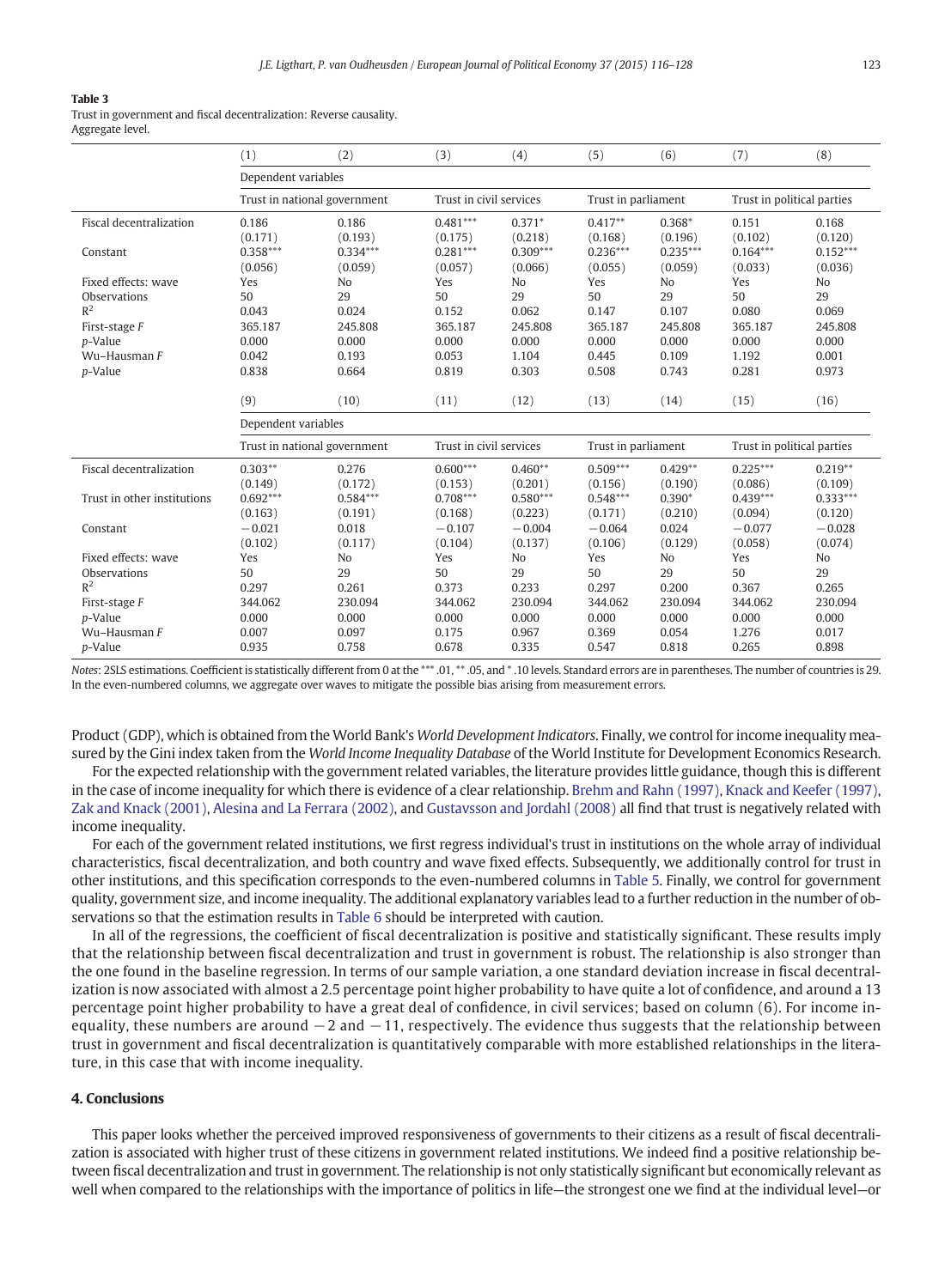<span id="page-8-0"></span>Trust in government and fiscal decentralization: Reverse causality. Individual level.

|                                  | (1)                             | (2)                            | (3)                     | (4)                          | (5)                 | (6)                            | (7)                           | (8)                            |
|----------------------------------|---------------------------------|--------------------------------|-------------------------|------------------------------|---------------------|--------------------------------|-------------------------------|--------------------------------|
|                                  | Dependent variables             |                                |                         |                              |                     |                                |                               |                                |
|                                  | Trust in national<br>government |                                | Trust in civil services |                              | Trust in parliament |                                | Trust in political<br>parties |                                |
| Fiscal decentralization [lagged] | 0.225                           | 0.717                          | $1.851***$              | 2.390***                     | $1.364**$           | $1.833***$                     | $0.997**$                     | $1.339***$                     |
| Trust in other institutions      | (0.69)                          | (0.61)<br>$3.275***$<br>(0.63) | (0.65)                  | (0.47)<br>3.399***<br>(0.59) | (0.64)              | (0.57)<br>$2.954***$<br>(0.66) | (0.46)                        | (0.39)<br>$2.213***$<br>(0.50) |
| Trust in other persons           | $0.358***$                      | $0.378***$                     | $0.401***$              | $0.426***$                   | $0.464***$          | $0.483***$                     | $0.371***$                    | $0.385***$                     |
| Male                             | (0.08)                          | (0.06)                         | (0.08)                  | (0.06)                       | (0.09)              | (0.08)                         | (0.07)                        | (0.06)                         |
|                                  | 0.010                           | 0.009                          | $-0.037$                | $-0.039$                     | $0.065***$          | $0.064**$                      | $-0.020$                      | $-0.022$                       |
| Age 15-24                        | (0.03)                          | (0.03)                         | (0.03)                  | (0.02)                       | (0.02)              | (0.02)                         | (0.02)                        | (0.02)                         |
|                                  | $-0.022$                        | $-0.023$                       | $-0.092$                | $-0.101$                     | 0.075               | 0.076                          | 0.073                         | 0.072                          |
|                                  | (0.12)                          | (0.10)                         | (0.08)                  | (0.06)                       | (0.10)              | (0.08)                         | (0.07)                        | (0.05)                         |
| Age 25-34                        | $-0.030$                        | $-0.029$                       | $-0.130**$              | $-0.133***$                  | 0.000               | 0.004                          | 0.017                         | 0.018                          |
| Education: lower                 | (0.07)                          | (0.06)                         | (0.05)                  | (0.04)                       | (0.07)              | (0.06)                         | (0.05)                        | (0.04)                         |
|                                  | $0.225***$                      | $0.230***$                     | 0.016                   | 0.016                        | 0.108               | 0.114                          | $0.202***$                    | $0.205***$                     |
|                                  | (0.07)                          | (0.07)                         | (0.09)                  | (0.08)                       | (0.08)              | (0.09)                         | (0.06)                        | (0.07)                         |
| Education: middle                | $0.126*$                        | 0.036                          | 0.043                   | $-0.055$                     | 0.073               | $-0.007$                       | $0.118**$                     | 0.056                          |
|                                  | (0.07)                          | (0.05)                         | (0.06)                  | (0.06)                       | (0.07)              | (0.05)                         | (0.05)                        | (0.04)                         |
| Politics is very important       | $0.794***$                      | $0.789***$                     | $0.668***$              | $0.667***$                   | $1.061***$          | $1.067***$                     | $1.624***$                    | $1.630***$                     |
|                                  | (0.10)                          | (0.08)                         | (0.11)                  | (0.08)                       | (0.12)              | (0.10)                         | (0.14)                        | (0.12)                         |
| Politics is rather important     | $0.658***$                      | $0.676***$                     | $0.603***$              | $0.624***$                   | $0.881***$          | $0.904***$                     | $1.267***$                    | $1.285***$                     |
|                                  | (0.06)                          | (0.06)                         | (0.08)                  | (0.07)                       | (0.07)              | (0.07)                         | (0.07)                        | (0.07)                         |
| Politics is not very important   | $0.388***$                      | $0.412***$                     | $0.372***$              | $0.402***$                   | $0.521***$          | $0.547***$                     | $0.754***$                    | $0.776***$                     |
|                                  | (0.06)                          | (0.05)                         | (0.07)                  | (0.06)                       | (0.06)              | (0.05)                         | (0.05)                        | (0.05)                         |
| Fixed effects: wave              | Yes                             | Yes                            | Yes                     | Yes                          | Yes                 | Yes                            | Yes                           | Yes                            |
| Observations                     | 47,297                          | 47,297                         | 47,297                  | 47,297                       | 47,297              | 47,297                         | 47,297                        | 47,297                         |
| McFadden's pseudo $R^2$          | 0.0143                          | 0.0290                         | 0.0235                  | 0.0398                       | 0.0303              | 0.0423                         | 0.0424                        | 0.0494                         |

Notes: Ordered logit estimations. Coefficient is statistically different from 0 at the \*\*\* .01, \*\* .05, and \* .10 levels. Robust standard errors are clustered at the country-wave level and are in parentheses. The number of countries is 25. Additional explanatory variables at the individual level are self-reported social class and country-specific income deciles and are not shown. Base categories are female, age 35–44, higher education, income level 10, social class is lower, and politics is not at all important. The web appendix to the paper repeats the analyses with trust in non-government related institutions as dependent variables.

well established relationships in the literature such as that between trust and income inequality. Moreover, we find evidence that supports, but not proofs, the causality to run from fiscal decentralization to trust in government. Actual proof of causality would require an analysis with randomized elements in fiscal decentralization, which so far is lacking in the related literature and would be a useful avenue for future research.

Most importantly, our results lend further support to economic analyses that use the preference matching argument of the subsidiarity principle as a theoretical underpinning for their research. Additionally, policy makers that need to make recommendations on the fiscal decentralization process of a country can take into account the relationship of fiscal decentralization with trust in government and form a more complete assessment of its pros and cons.

Future research could usefully focus on providing a theoretical underpinning of more specific transmission channels concerning the relationship between fiscal decentralization and trust in government. Moreover, surveys that focus on governance issues in more detail and explicitly recognize the different levels of government within countries—examples are the AmericasBarometer surveys or the Life in Transition Surveys—could be used to study the relationship between fiscal decentralization and trust in government related institution in greater detail.

#### Acknowledgments

The authors would like to thank Salima Douhou, Ronald Fisher, Bruno Frey, Christian Lessman, Wally Oates, Martin van Tuijl, conference participants at the IV Workshop on Fiscal Federalism (Barcelona, June 2011), the 10th Journées Louis-André Gérard-Varet (Marseille, June 2011), the 67th conference of the International Institute of Public Finance (Ann Arbor, August 2011), and the 25th Congress of the European Economic Association (Oslo, August 2011), seminar participants at Tilburg University, and two anonymous referees for their comments and helpful discussions. This paper's findings, interpretations, and conclusions are entirely those of the authors and do not necessarily represent the views of the World Bank, their Executive Directors, or the countries they represent.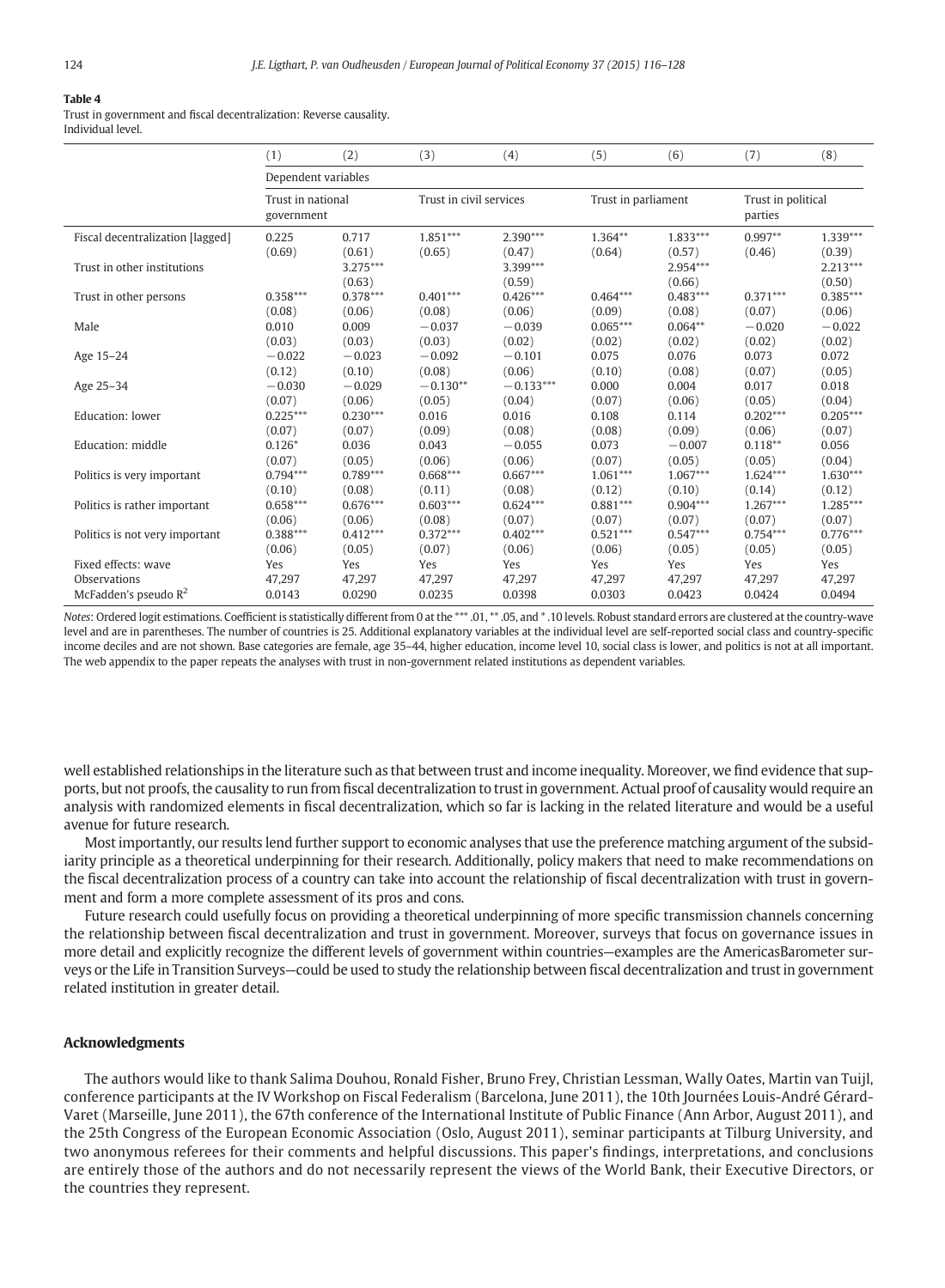<span id="page-9-0"></span>Trust in government and fiscal decentralization: Omitted variable bias.

|                                | (1)                             | (2)        | (3)                     | (4)        | (5)                 | (6)        | (7)                        | (8)        |
|--------------------------------|---------------------------------|------------|-------------------------|------------|---------------------|------------|----------------------------|------------|
|                                | Dependent variables             |            |                         |            |                     |            |                            |            |
|                                | Trust in national<br>government |            | Trust in civil services |            | Trust in parliament |            | Trust in political parties |            |
| Fiscal decentralization        | 0.825                           | 2.496*     | $2.330***$              | $2.693*$   | $2.331***$          | 1.841      | $1.849***$                 | $2.292*$   |
|                                | (0.56)                          | (1.48)     | (0.38)                  | (1.48)     | (0.62)              | (1.56)     | (0.44)                     | (1.20)     |
| Trust in other institutions    | $3.188***$                      | 4.938***   | $3.479***$              | $3.612***$ | 3.006***            | 4.255***   | $2.421***$                 | $2.518**$  |
|                                | (0.59)                          | (0.94)     | (0.60)                  | (1.20)     | (0.61)              | (1.05)     | (0.46)                     | (1.23)     |
| Trust in other persons         | $0.379***$                      | $0.355***$ | $0.417***$              | $0.327***$ | $0.456***$          | $0.398***$ | $0.341***$                 | $0.303***$ |
|                                | (0.06)                          | (0.04)     | (0.06)                  | (0.04)     | (0.07)              | (0.04)     | (0.06)                     | (0.04)     |
| Male                           | 0.010                           | $-0.011$   | $-0.046**$              | $-0.045*$  | 0.037               | 0.014      | $-0.042*$                  | $-0.058**$ |
|                                | (0.03)                          | (0.02)     | (0.02)                  | (0.02)     | (0.03)              | (0.03)     | (0.02)                     | (0.02)     |
| Age 15-24                      | 0.002                           | $-0.050$   | $-0.089$                | $-0.015$   | 0.053               | 0.023      | 0.068                      | 0.053      |
|                                | (0.09)                          | (0.08)     | (0.06)                  | (0.05)     | (0.08)              | (0.07)     | (0.06)                     | (0.05)     |
| Age 25-34                      | 0.001                           | $-0.041$   | $-0.097***$             | $-0.068**$ | 0.004               | $-0.029$   | 0.015                      | $-0.003$   |
|                                | (0.06)                          | (0.05)     | (0.03)                  | (0.03)     | (0.06)              | (0.05)     | (0.04)                     | (0.03)     |
| Education: lower               | $0.263***$                      | $0.208***$ | 0.043                   | 0.070      | 0.126               | 0.065      | $0.184***$                 | $0.177***$ |
|                                | (0.07)                          | (0.05)     | (0.08)                  | (0.05)     | (0.08)              | (0.05)     | (0.07)                     | (0.04)     |
| Education: middle              | 0.043                           | $-0.029$   | $-0.046$                | $-0.050$   | 0.013               | $-0.047$   | 0.072                      | 0.045      |
|                                | (0.05)                          | (0.05)     | (0.06)                  | (0.05)     | (0.06)              | (0.05)     | (0.04)                     | (0.04)     |
| Politics is very important     | $0.737***$                      | $0.751***$ | $0.648***$              | $0.686***$ | $1.015***$          | $1.051***$ | $1.563***$                 | 1.578***   |
|                                | (0.08)                          | (0.07)     | (0.08)                  | (0.06)     | (0.09)              | (0.07)     | (0.12)                     | (0.11)     |
| Politics is rather important   | $0.654***$                      | $0.700***$ | $0.627***$              | $0.607***$ | $0.869***$          | $0.918***$ | $1.262***$                 | $1.283***$ |
|                                | (0.06)                          | (0.05)     | (0.06)                  | (0.04)     | (0.06)              | (0.05)     | (0.07)                     | (0.06)     |
| Politics is not very important | $0.400***$                      | $0.439***$ | $0.389***$              | $0.382***$ | $0.532***$          | $0.556***$ | $0.757***$                 | $0.770***$ |
|                                | (0.05)                          | (0.05)     | (0.06)                  | (0.04)     | (0.05)              | (0.04)     | (0.05)                     | (0.04)     |
| Fixed effects: country         | No                              | Yes        | N <sub>o</sub>          | Yes        | N <sub>o</sub>      | Yes        | N <sub>o</sub>             | Yes        |
| Fixed effects: wave            | Yes                             | Yes        | Yes                     | Yes        | Yes                 | Yes        | Yes                        | Yes        |
| Observations                   | 47,508                          | 47,508     | 47,508                  | 47,508     | 47,508              | 47,508     | 47,508                     | 47,508     |
| McFadden's pseudo $R^2$        | 0.0277                          | 0.0490     | 0.0392                  | 0.0573     | 0.0442              | 0.0670     | 0.0511                     | 0.0632     |

Notes: Ordered logit estimations. Coefficient is statistically different from 0 at the \*\*\* .01, \*\* .05, and \* .10 levels. Robust standard errors are clustered at the country-wave level and are in parentheses. The number of countries is 20. Additional explanatory variables at the individual level are self-reported social class and country-specific income deciles and are not shown. Base categories are female, age 35–44, higher education, income level 10, social class is lower, and politics is not at all important. The web appendix to the paper repeats the analyses with trust in non-government related institutions as dependent variables.

#### Table 6

Trust in government and fiscal decentralization: Additional explanatory variables.

|                                                               | (1)                  | (2)                  | (3)                          | (4)                  | (5)                     | (6)                   | (7)                  | (8)                  | (9)                   | (10)                 | (11)                       | (12)                  |
|---------------------------------------------------------------|----------------------|----------------------|------------------------------|----------------------|-------------------------|-----------------------|----------------------|----------------------|-----------------------|----------------------|----------------------------|-----------------------|
|                                                               |                      | Dependent variables  |                              |                      |                         |                       |                      |                      |                       |                      |                            |                       |
|                                                               |                      |                      | Trust in national government |                      | Trust in civil services |                       |                      | Trust in parliament  |                       |                      | Trust in political parties |                       |
| Fiscal decentralization                                       | $4.740***$<br>(1.43) | $4.309**$<br>(1.72)  | $5.519***$<br>(1.23)         | $4.310**$<br>(2.08)  | $4.154**$<br>(2.01)     | 5.346***<br>(1.61)    | 3.896**<br>(1.53)    | $3.725***$<br>(1.66) | $4.981***$<br>(0.87)  | $3.933***$<br>(1.20) | 3.893***<br>(1.22)         | $4.643***$<br>(0.71)  |
| Trust in other institutions                                   |                      | 5.805***<br>(1.09)   | $7.307***$<br>(1.01)         |                      | $2.069*$<br>(1.13)      | $2.371***$<br>(0.91)  |                      | $2.284***$<br>(0.81) | $4.171***$<br>(0.56)  |                      | 0.553<br>(0.76)            | 1.210<br>(0.78)       |
| Government quality                                            |                      |                      | $-0.075$<br>(0.21)           |                      |                         | $0.770**$<br>(0.31)   |                      |                      | $-0.323*$<br>(0.17)   |                      |                            | $-0.213$<br>(0.19)    |
| Government size                                               |                      |                      | 1.147<br>(1.66)              |                      |                         | $-2.715$<br>(3.09)    |                      |                      | $2.247*$<br>(1.17)    |                      |                            | $-3.057**$<br>(1.49)  |
| Income inequality                                             |                      |                      | $-8.073***$<br>(0.94)        |                      |                         | $-8.052***$<br>(1.03) |                      |                      | $-8.392***$<br>(0.97) |                      |                            | $-5.753***$<br>(0.91) |
| Fixed effects: country<br>Fixed effects: wave<br>Observations | Yes<br>Yes<br>22,779 | Yes<br>Yes<br>22.779 | Yes<br>Yes<br>22.779         | Yes<br>Yes<br>22.779 | Yes<br>Yes<br>22.779    | Yes<br>Yes<br>22.779  | Yes<br>Yes<br>22.779 | Yes<br>Yes<br>22.779 | Yes<br>Yes<br>22.779  | Yes<br>Yes<br>22.779 | Yes<br>Yes<br>22.779       | Yes<br>Yes<br>22,779  |
| McFadden's pseudo $R^2$                                       | 0.0446               | 0.0493               | 0.0528                       | 0.0609               | 0.0615                  | 0.0656                | 0.0672               | 0.0679               | 0.0719                | 0.0537               | 0.0537                     | 0.0562                |

Notes: Ordered logit estimations. Coefficient is statistically different from 0 at the \*\*\* .01, \*\* .05, and \* .10 levels. Robust standard errors are clustered at the country-wave level and are in parentheses. The number of countries is 11. The estimations contain all explanatory variables at the individual level that are discussed in the paper, but the corresponding results are not shown. The web appendix to the paper repeats the analyses with trust in non-government related institutions as dependent variables. We also repeat the analyses of columns (3), (6), (9), and (12), where we either cluster standard errors at the country level or look only at variables at the aggregate level.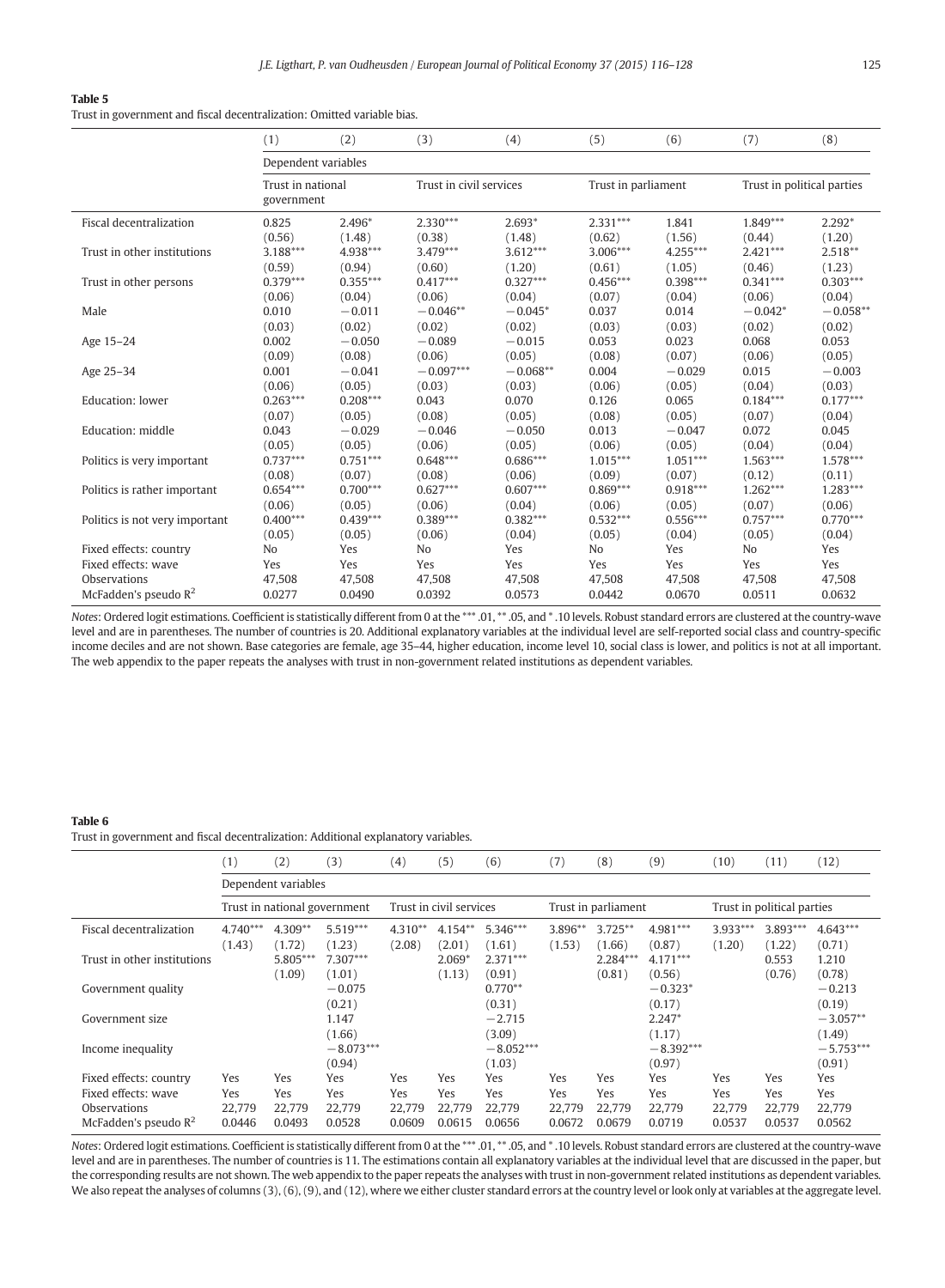#### <span id="page-10-0"></span>Appendix A

#### A.1. The ordered response model

Because our dependent variable at the individual level is categorical and ordered, we use an ordered response model. To capture the repeated cross-sectional nature of our data—where households are different in each cross-section—we index individuals by  $i(t)$ , where  $i(t) = 1, ..., I$  and  $t = 1, ..., T$ . More specifically, we estimate the following ordered logit model for individual  $i(t)$  residing in country  $j = 1, ..., J$  at time t:

$$
y_{i(t)jt} = k
$$
 if  $\mu_{k-1} < y^*_{i(t)jt} \le \mu_k$  for  $k = 1, ..., K,$  (A.1)

where k represents an index for the number of categories (where  $K = 4$ ),  $\mu_k$  is the upper cut-point for category k, and  $y_{i(t)}$  is a latent dependent variable given by $19$ 

$$
y_{i(t)jt}^* = \beta' \mathbf{x}_{jt} + \gamma' \mathbf{z}_{i(t)jt} + \eta_j + \phi_t + \varepsilon_{i(t)jt},
$$
\n(A.2)

where  $\mathbf{x}_{it}$  is a vector of variables at the aggregate level, including our measure of fiscal decentralization,  $\mathbf{z}_{it}$  is a vector of variables at the individual level, and  $\beta$  and  $\gamma$  are the vectors of parameters. The parameters  $\eta_i$  and  $\phi_t$  are the country-specific fixed effects and wave fixed effects, respectively, and  $\varepsilon_{i(t)j t}$  is a logistically distributed error term with mean zero and variance  $\pi^2/3.$ 

The probability of individual  $i(t)$  of country j choosing category k conditional on  $\mathbf{x}_{it}$  and  $\mathbf{z}_{i(t)it}$  is given by

$$
\text{Prob}\Big(\mathbf{y}_{i(t)jt} = k|\mathbf{x}_{jt}, \mathbf{z}_{i(t)jt}\Big) = F\Big(\mu_k - \beta' \mathbf{x}_{jt} - \gamma' \mathbf{z}_{i(t)jt} - \eta_j - \phi_t\Big) - F\Big(\mu_{k-1} - \beta' \mathbf{x}_{jt} - \gamma' \mathbf{z}_{i(t)jt} - \eta_j - \phi_t\Big),
$$

where  $F(\cdot)$  denotes the logistic cumulative density function of  $\varepsilon_{i(t)it}$ . The corresponding log-likelihood function is given by

$$
\ln L(\theta|\mathbf{x}, \mathbf{z}) = \sum_{i=1}^{I} \sum_{j=1}^{J} \sum_{k=1}^{K} \sum_{y_{i(t)j} = k} y_{i(t)j} \ln \text{Prob}\Big(y_{i(t)j} = k | \theta, \mathbf{x}, \mathbf{z}\Big),\tag{A.3}
$$

where  $\theta \equiv [\beta\gamma\gamma_{lj} \phi_t\mu]$  is a row vector with parameters, and  $\mu$  is the vector of cut-points. For identification purposes, we set the constant to zero. Maximizing (A.3) gives the estimates of the coefficient vectors  $\beta$  and  $\gamma$ , the fixed effects  $\eta_i$  and  $\phi_i$ , and the cut-points  $\mu_k$ . Depending on the specification we may assume the fixed effects  $\eta_i$  to be zero.

A.2 Descriptive statistics

#### Table A.1

Descriptive statistics: Country level.

| Variable                         | Obs | Mean | Std. dev. | Min     | Max  | Source      |
|----------------------------------|-----|------|-----------|---------|------|-------------|
| Trust in national government     | 67  | 0.43 | 0.17      | 0.12    | 0.93 | <b>WVS</b>  |
| Trust in civil services          | 67  | 0.42 | 0.16      | 0.06    | 0.86 | <b>WVS</b>  |
| Trust in parliament              | 67  | 0.36 | 0.17      | 0.08    | 0.92 | <b>WVS</b>  |
| Trust in political parties       | 67  | 0.22 | 0.13      | 0.05    | 0.88 | <b>WVS</b>  |
| Trust in churches                | 67  | 0.39 | 0.13      | 0.11    | 0.72 | <b>WVS</b>  |
| Trust in the press               | 67  | 0.39 | 0.13      | 0.11    | 0.72 | <b>WVS</b>  |
| Trust in television              | 67  | 0.45 | 0.15      | 0.17    | 0.76 | <b>WVS</b>  |
| Trust in armed forces            | 67  | 0.60 | 0.17      | 0.22    | 0.92 | <b>WVS</b>  |
| Trust in other institutions      | 67  | 0.52 | 0.11      | 0.28    | 0.74 | <b>WVS</b>  |
| Fiscal decentralization          | 67  | 0.27 | 0.14      | 0.01    | 0.65 | <b>GFS</b>  |
| Fiscal decentralization [lagged] | 50  | 0.29 | 0.12      | 0.09    | 0.59 | <b>GFS</b>  |
| Government quality               | 25  | 0.61 | 1.04      | $-0.79$ | 2.14 | WGI         |
| Government size                  | 25  | 0.17 | 0.04      | 0.10    | 0.23 | <b>WDI</b>  |
| Income inequality                | 25  | 0.35 | 0.08      | 0.24    | 0.52 | <b>WIID</b> |

Notes: The sources are as follows:

WVS: World Value Survey 1981–2008 Aggregate Version, [World Values Survey Association \(2009\),](#page-12-0) <http://www.worldvaluessurvey.org/>.

GFS: IMF's Government Finance Statistics, [International Monetary Fund \(2010\),](#page-11-0) [http://elibrary-data.imf.org/](http://www.worldvaluessurvey.org/).

WGI: World Bank's Worldwide Governance Indicators, [World Bank \(2008\)](#page-12-0), [http://info.worldbank.org/governance/wgi/](http://www.worldvaluessurvey.org/).

WDI: World Bank's World Development Indicators, [World Bank \(2010\),](#page-12-0) [http://data.worldbank.org/indicator.](http://www.worldvaluessurvey.org/)

WIID: World Income Inequality Database, [UNU Wider \(2008\),](#page-12-0) [http://www.wider.unu.edu/research/Database/.](http://www.worldvaluessurvey.org/)

<sup>&</sup>lt;sup>19</sup> The category  $y_{i(t)j t} = 4$  corresponds to the answer 'a great deal of confidence,'  $y_{i(t)j t} = 3$  to 'quite a lot of confidence,'  $y_{i(t)j t} = 2$  to 'not very much confidence,' and  $y_{i(t)j t} = 1$ to 'none at all.' The categories  $k = 1$  and  $k = K = 4$  (i.e., the extreme categories) are open-ended intervals with  $\mu_0 \rightarrow -\infty$  and  $\mu_k \rightarrow \infty$ . See [Long \(1997\)](#page-12-0) for further details on the ordered logit model.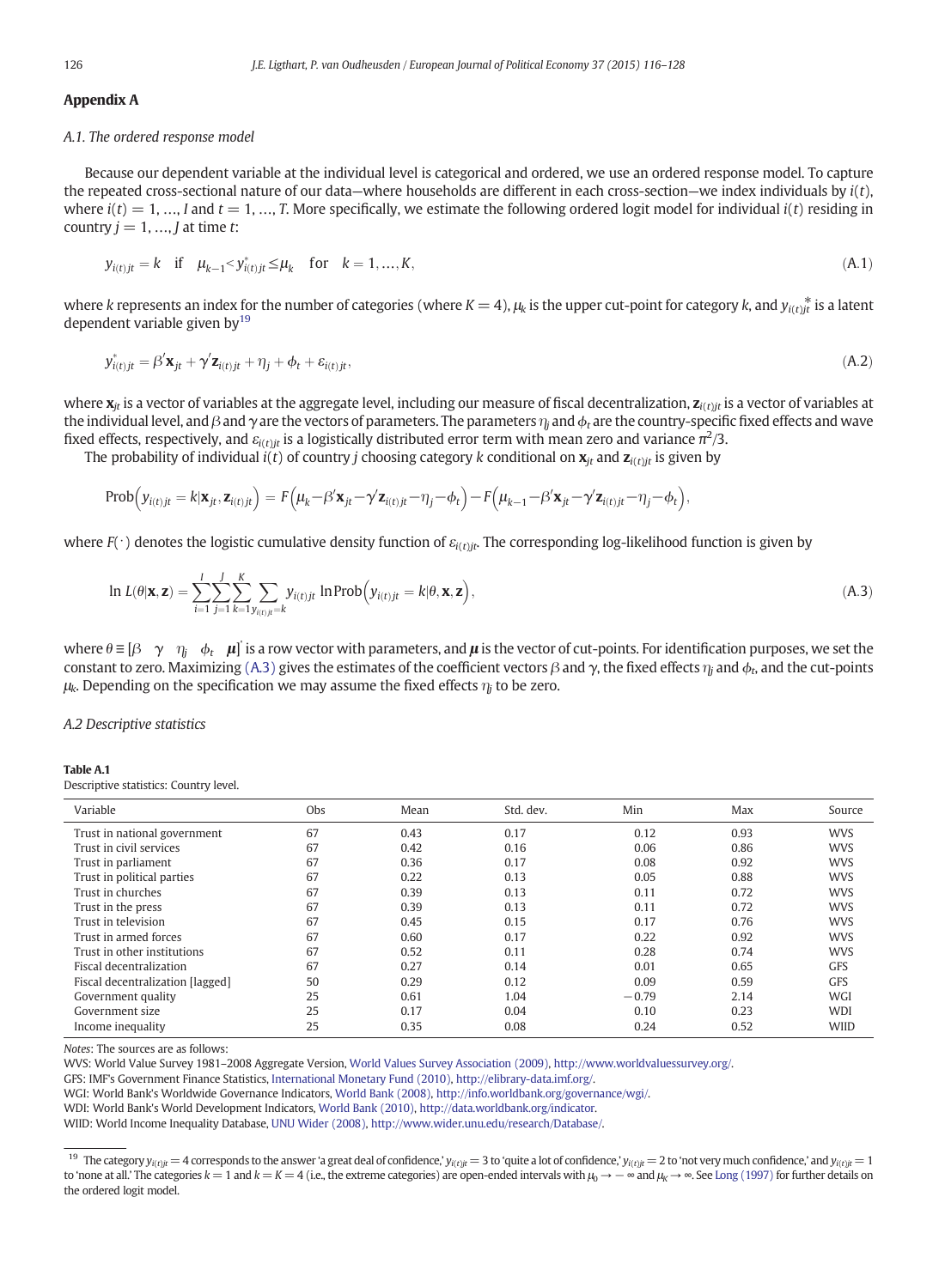#### <span id="page-11-0"></span>Table A.2

Descriptive statistics: Individual level.

| Variable                         | Obs    | Mean | Std. dev. | Min          | Max          | Source     |
|----------------------------------|--------|------|-----------|--------------|--------------|------------|
| Trust in national government     | 62,765 | 2.35 | 0.89      | $\mathbf{1}$ | 4            | <b>WVS</b> |
| Trust in civil services          | 62,765 | 2.31 | 0.81      | $\mathbf{1}$ | 4            | <b>WVS</b> |
| Trust in parliament              | 62,765 | 2.24 | 0.86      | 1            | 4            | <b>WVS</b> |
| Trust in political parties       | 62,765 | 2.00 | 0.79      | 1            | 4            | <b>WVS</b> |
| Trust in churches                | 62,765 | 2.88 | 0.97      | 1            | 4            | <b>WVS</b> |
| Trust in the press               | 62,765 | 2.33 | 0.80      | 1            | 4            | <b>WVS</b> |
| Trust in television              | 62,765 | 2.43 | 0.80      | 1            | 4            | <b>WVS</b> |
| Trust in armed forces            | 62,765 | 2.65 | 0.89      | 1            | 4            | <b>WVS</b> |
| Trust in other persons           | 62,765 | 0.26 | 0.44      | $\Omega$     | 1            | <b>WVS</b> |
| Male                             | 62,765 | 0.49 | 0.50      | $\Omega$     | $\mathbf{1}$ | <b>WVS</b> |
| Age 15-24                        | 62,765 | 0.28 | 0.45      | $\Omega$     | $\mathbf{1}$ | <b>WVS</b> |
| Age 25-34                        | 62,765 | 0.41 | 0.49      | $\Omega$     | $\mathbf{1}$ | <b>WVS</b> |
| Age 35-44                        | 62,765 | 0.31 | 0.46      | $\Omega$     | $\mathbf{1}$ | <b>WVS</b> |
| Education is lower               | 62,765 | 0.30 | 0.46      | $\Omega$     | $\mathbf{1}$ | <b>WVS</b> |
| Education is middle              | 62,765 | 0.47 | 0.50      | $\Omega$     | $\mathbf{1}$ | <b>WVS</b> |
| Education is upper               | 62,765 | 0.23 | 0.42      | $\Omega$     | 1            | <b>WVS</b> |
| Social class is upper            | 62,765 | 0.01 | 0.12      | $\Omega$     | $\mathbf{1}$ | <b>WVS</b> |
| Social class is upper middle     | 62,765 | 0.19 | 0.40      | $\Omega$     | $\mathbf{1}$ | <b>WVS</b> |
| Social class is lower middle     | 62,765 | 0.39 | 0.49      | $\Omega$     | 1            | <b>WVS</b> |
| Social class is working          | 62.765 | 0.30 | 0.46      | $\Omega$     | $\mathbf{1}$ | <b>WVS</b> |
| Social class is lower            | 62.765 | 0.11 | 0.31      | $\Omega$     | 1            | <b>WVS</b> |
| Income level 1                   | 62,765 | 0.11 | 0.31      | $\Omega$     | 1            | <b>WVS</b> |
| Income level 2                   | 62,765 | 0.14 | 0.34      | $\Omega$     | 1            | <b>WVS</b> |
| Income level 3                   | 62,765 | 0.14 | 0.35      | $\Omega$     | 1            | <b>WVS</b> |
| Income level 4                   | 62,765 | 0.14 | 0.34      | $\Omega$     | $\mathbf{1}$ | <b>WVS</b> |
| Income level 5                   | 62.765 | 0.14 | 0.34      | $\Omega$     | $\mathbf{1}$ | <b>WVS</b> |
| Income level 6                   | 62.765 | 0.10 | 0.31      | $\Omega$     | $\mathbf{1}$ | <b>WVS</b> |
| Income level 7                   | 62.765 | 0.09 | 0.28      | $\Omega$     | 1            | <b>WVS</b> |
| Income level 8                   | 62,765 | 0.07 | 0.25      | $\Omega$     | 1            | <b>WVS</b> |
| Income level 9                   | 62,765 | 0.05 | 0.21      | $\Omega$     | $\mathbf{1}$ | <b>WVS</b> |
| Income level 10                  | 62,765 | 0.04 | 0.20      | $\Omega$     | $\mathbf{1}$ | <b>WVS</b> |
| Politics is very important       | 62,765 | 0.12 | 0.32      | $\Omega$     | $\mathbf{1}$ | <b>WVS</b> |
| Politics is rather important     | 62,765 | 0.29 | 0.45      | $\Omega$     | $\mathbf{1}$ | <b>WVS</b> |
| Politics is not very important   | 62,765 | 0.38 | 0.49      | $\Omega$     | $\mathbf{1}$ | <b>WVS</b> |
| Politics is not at all important | 62,765 | 0.22 | 0.41      | $\Omega$     | $\mathbf{1}$ | <b>WVS</b> |

Notes: The sources are as follows:

WVS: World Value Survey 1981–2008 Aggregate Version, [World Values Survey Association \(2009\)](#page-12-0), [http://www.worldvaluessurvey.org/.](http://www.worldvaluessurvey.org/)

#### Appendix B. Supplementary data

Supplementary data to this article can be found online at <http://dx.doi.org/10.1016/j.ejpoleco.2014.11.005>.

### References

Alesina, A., La Ferrara, E., 2002. [Who trusts others? J. Public Econ. 85, 207](http://refhub.elsevier.com/S0176-2680(14)00108-6/rf0235)–234.

Baskaran, T., 2011. [Fiscal decentralization, ideology, and the size of the public sector. Eur. J. Polit. Econ. 27, 485](http://refhub.elsevier.com/S0176-2680(14)00108-6/rf0010)–506.

Bertrand, M., Duflo, E., Mullainathan, S., 2004. [How much should we trust differences-in-differences estimates? Q. J. Econ. 119, 249](http://refhub.elsevier.com/S0176-2680(14)00108-6/rf0240)–275.

Besley, T., Coate, S., 2003. [Centralized versus decentralized provision of local public goods: a political economy approach. J. Public Econ. 87, 2611](http://refhub.elsevier.com/S0176-2680(14)00108-6/rf0245)–2637.

Bjornskov, C., Drehe, A., Fischer, J.A., 2008. [On decentralization and life satisfaction. Econ. Lett. 99, 147](http://refhub.elsevier.com/S0176-2680(14)00108-6/rf0250)–151.

Blanco, L.R., 2013. [The impact of crime on trust in institutions in Mexico. Eur. J. Polit. Econ. 32, 38](http://refhub.elsevier.com/S0176-2680(14)00108-6/rf0030)–55.

Brehm, J., Rahn, W., 1997. [Individual-level evidence for the causes and consequences of social capital. Am. J. Polit. Sci. 3, 999](http://refhub.elsevier.com/S0176-2680(14)00108-6/rf0255)–1023.

Brennan, G., Buchanan, J.M., 1980. [The Power to Tax: Analytical Foundations of a Fiscal Constitution. Cambridge University Press, Cambridge, U.K.](http://refhub.elsevier.com/S0176-2680(14)00108-6/rf0260)

Brueckner, J.K., 1999. [Fiscal federalism and capital accumulation. J. Public Econ. Theory 1, 205](http://refhub.elsevier.com/S0176-2680(14)00108-6/rf0045)–224.

Brueckner, J.K., 2006. [Fiscal federalism and economic growth. J. Public Econ. 90, 2107](http://refhub.elsevier.com/S0176-2680(14)00108-6/rf0050)–2120.

Davoodi, H., Zou, H.-f, 1998. [Fiscal decentralization and economic growth: a cross-country study. J. Urban Econ. 43, 244](http://refhub.elsevier.com/S0176-2680(14)00108-6/rf0055)–257.

de Mello, L., 2011. [Does fiscal decentralisation strengthen social capital? Cross-country evidence and the experiences of Brazil and Indonesia. Environ. Plan. C Gov.](http://refhub.elsevier.com/S0176-2680(14)00108-6/rf0060) Pol[icy 29, 281](http://refhub.elsevier.com/S0176-2680(14)00108-6/rf0060)–296.

Dearmon, J., Grier, R., 2011. [Trust and the accumulation of physical and human capital. Eur. J. Polit. Econ. 27 \(3\), 507](http://refhub.elsevier.com/S0176-2680(14)00108-6/rf0065)–519.

Dincer, O., 2010. [Fiscal decentralization and trust. Public Financ. Rev. 38, 178](http://refhub.elsevier.com/S0176-2680(14)00108-6/rf0070)–192.

Enikolopov, R., Zhuravskaya, E., 2007. [Decentralization and political institutions. J. Public Econ. 91, 2261](http://refhub.elsevier.com/S0176-2680(14)00108-6/rf0075)–2290.

Fisman, R., Gatti, R., 2002. [Decentralization and corruption: evidence across countries. J. Public Econ. 83, 325](http://refhub.elsevier.com/S0176-2680(14)00108-6/rf0080)–345.

Gustavsson, M., Jordahl, H., 2008. [Inequality and trust in Sweden: some inequalities are more harmful than others. J. Public Econ. 92, 348](http://refhub.elsevier.com/S0176-2680(14)00108-6/rf0085)–365.

Iimi, A., 2005. [Decentralization and economic growth revisited: an empirical note. J. Urban Econ. 57, 449](http://refhub.elsevier.com/S0176-2680(14)00108-6/rf0090)–461.

International Monetary Fund, 2001. [Government Finance Statistics Manual 2001. International Monetary Fund, Washington, D.C.](http://refhub.elsevier.com/S0176-2680(14)00108-6/rf0095) International Monetary Fund, 2010. [Government Finance Statistics. International Monetary Fund, Washington, D.C.](http://refhub.elsevier.com/S0176-2680(14)00108-6/rf0100)

Keele, L., 2007. [Social capital and the dynamics of trust in government. Am. J. Polit. Sci. 51, 241](http://refhub.elsevier.com/S0176-2680(14)00108-6/rf0105)–254.

Kincaid, J., Cole, R.L., 2010. [Citizen attitudes toward issues of federalism in Canada, Mexico, and the United States. Publius J. Federalism 41, 53](http://refhub.elsevier.com/S0176-2680(14)00108-6/rf0110)–75. Knack, S., Keefer, P., 1997. [Does social capital have an economic payoff? A cross-country investigation. Q. J. Econ. 112, 1251](http://refhub.elsevier.com/S0176-2680(14)00108-6/rf0115)–1288.